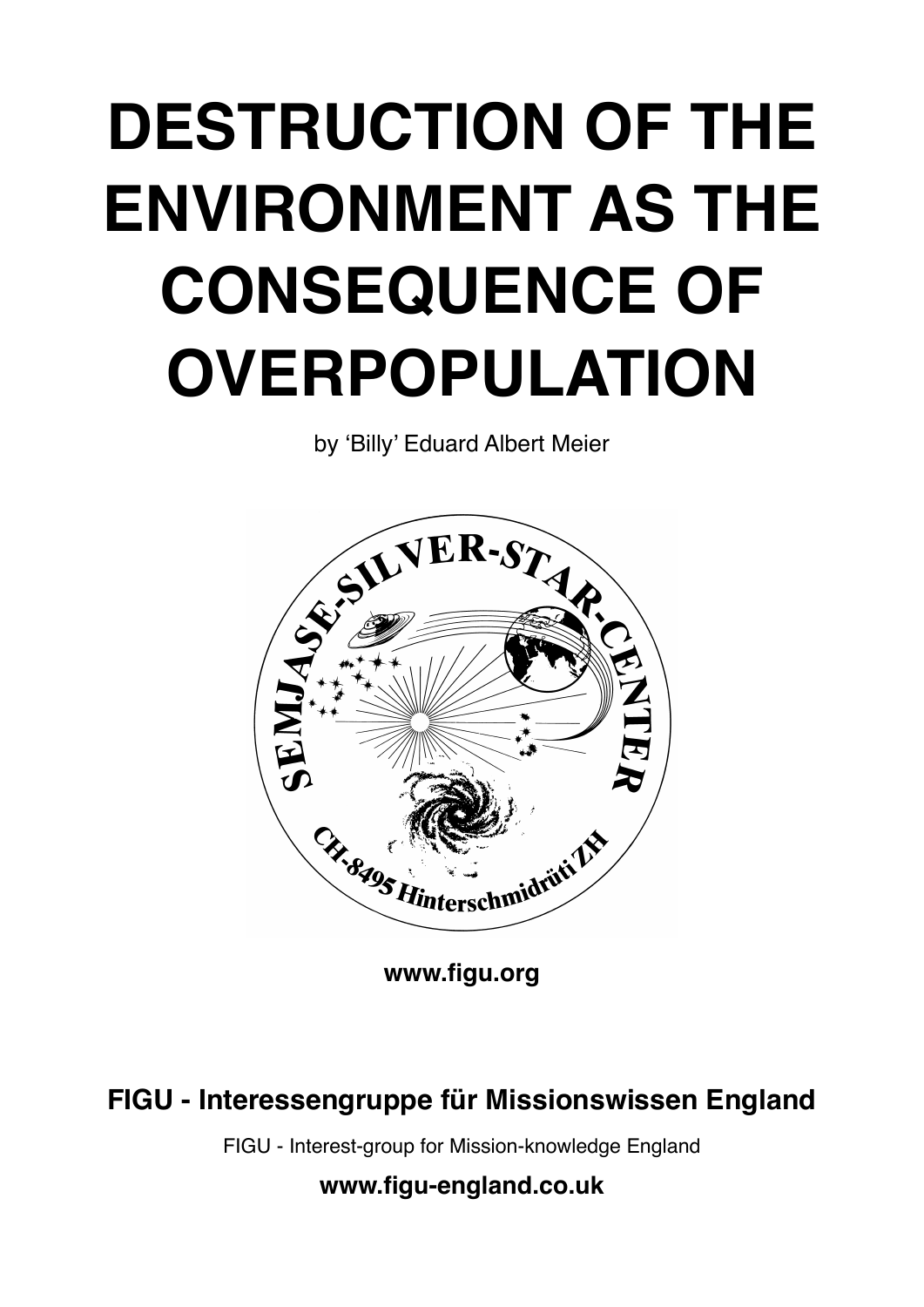## **Destruction of the Environment as the Consequence of Overpopulation**

By 'Billy' Eduard Albert Meier

FIGU Special Bulletin No. 93, Oct. 2015, Page 1 Translation by FLAU 3rd November, 2015

The following article is a summary of prophecies, predictions and probability calculations, which were discussed in various conversations between the Plejaren Ptaah and BEAM in regard to the environmental destruction of the planet Earth as the consequence of machinations and modes of behaviour which are criminal, irresponsible and have gotten very badly out of the control of the good human nature due to the terrestrial-human overpopulation. The detailed data and facts which are especially mentioned in the article correspond to the information and calculations of the Plejaren, Ptaah.

The world will certainly not end, but it will very dramatically change as will also be the case in regard to the entire humanity itself and its existence. To what extent these dramaticdrastic changes become reality depends on how and in which measure the worldpopulation increases, and therefore how much the worldwide overpopulation continues to increase in the future, just as it also further depends on how much further the impairment, destruction and elimination of nature, its fauna and flora, the climate and the planet – called forth through the criminal machinations of the overpopulation – will continue to be irresponsibly advanced. Right on the front line of the elimination of nature as well as the destruction of the flora and fauna are thereby agriculture, as well as the commercial nurseries, and so forth, as well as many human beings among the people who spread millions of tonnes of chemical poisons into nature and its fauna and flora as well as on and in the food crops, in order to have these flourish and grow and to protect them from weeds, from damage and from vermin. The incomprehensible amount of chemical poisons which are deposited in the food plants of all kinds and then are eaten by the human being, lead to him/her becoming sick, wasting away and finally dying. And the fact that also valuable plants, animals, other creatures, lizards, insects, aquatic life-forms and birds are poisoned and exterminated by these chemical poisons is a further inexcusable factor which, on one hand, must be held against agriculture and the commercial garden businesses, and so forth, but also the agronomists and propagandists of chemicals and those among the people who are users of chemicals. This is so because, on one hand, as a result of their stupidity or greed for profit, they consciencelessly utilise chemical poisons and introduce them into the natural foods – and thereby also into the animals which are kept and slaughtered for the meat requirement of the human beings, which then of course get into the human food cycle – and thereby endanger the health of the human beings and affect them in a form that damages the health. But on the other hand it is also the agriculture and the other businesses which raise and fatten the cattle, poultry and all kinds of animals, whereby these feedlot animals are treated with diverse antibiotics, and indeed prophylactically, in order to prevent illnesses. That these antibiotics also deposit themselves in the flesh of the cattle, poultry and the animals, and, when eaten by the human beings, are then again assimilated and create a resistance to antibiotics in them – consequently he/she can no longer be healed from diverse illnesses or can no longer be protected from infections, and so forth, which often results in death – does not concern the raisers of cattle, poultry and animals at all. The main thing for them is only the greedconditioned financial profit, because, from this kind of seeing and acting, and thereby in this regard, they do not know any responsibility for the fellow human beings nor for nature and its fauna and flora, which they poison and contaminate. And also in the future that will continue for a long time, consequently still many extinctions, destructions and eliminations will arise in nature in regard to flora and fauna, and worldwide, still very many human beings – young and old of all levels of society – will become sick and succumb to lingering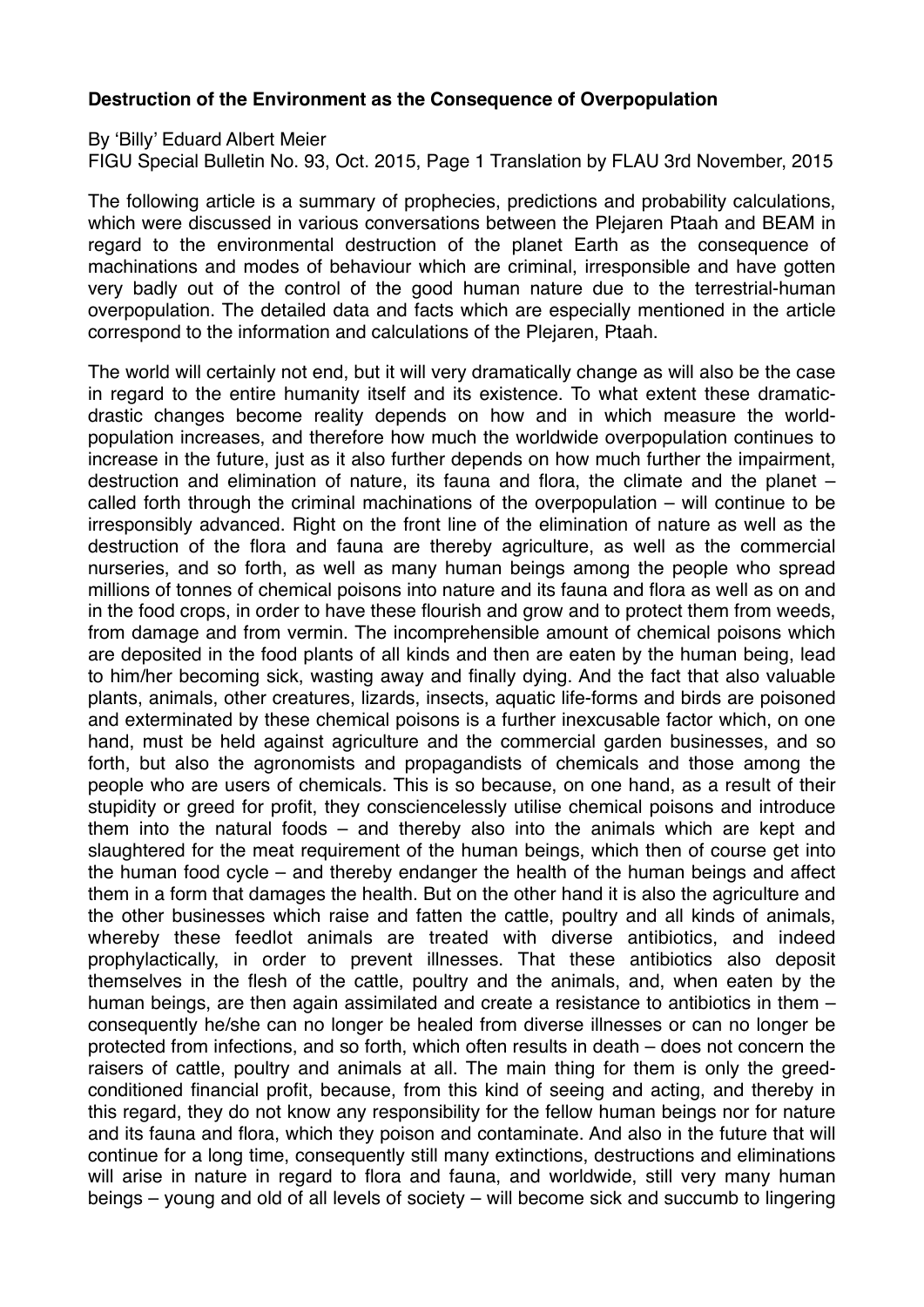illness and death as a consequence of the irresponsible, profit- greedy or simply inconsiderate, stupid and dim-witted misuse in regard to antibiotics and chemical poisons.

Now, those super clever ones, who regardless of their unknowledge and their stupidity want to know everything better, or who are paid with horrendous bribery money for their mendacious assertions, are, without intelligence, barking up the wrong tree, are tangled in unsupportable lies, or are completely brain-dead. This is so because, in twisting the facts and not understanding, they believe, lie or invent in a primitively-stupid form that basically, first and foremost and solely, the chemical corporations and chemical producers would bear the blame for everything. Thus they ascribe the blame for the prevailing disaster of all chemically-caused poisoning, destruction and elimination of nature and the waters as well as the extermination of thousands of life-essential insects, plants, birds, animals and creatures, and so forth, as well as for the poisoning of the natural food – such as vegetables, berries, herbs, fruit and all kinds of grain plants – to solely the companies and other producers, which manufacture the poisonous chemical products. But hardly anything or nothing at all is said about the fact that all those human beings who consciencelessly use the 'chemical poison mace' and bring it out and into the environment and into the natural foods, the plants and into the waters and therefore into the whole of nature and its fauna and flora, and thereby poison everything, are irresponsible and indeed criminally and feloniously in the very first position of culpability.

Therefore it is not made clear that first and foremost the users and consumers of the 'chemical maces' are the punishably irresponsible ones who poison everything – also the human beings as well as the whole of nature with everything associated with it – and thereby provoke and bring about illnesses, rampantly spreading diseases and even extermination, death and elimination. In regard to this, the agriculture and the commercial nurseries are in the very first position, however also those human beings and authorities, and so forth, who just as consciencelessly and just as irresponsibly spread chemical poisons in their gardens, fields, meadows and roadsides, railway lines or otherwise in nature and the environment. Therefore it is not primarily the chemical companies and other manufacturers of chemical poisons, which are applied for the purpose of the faster and better growth as well as for the protection against insects and damage and so forth in nature and its fauna and flora and also in natural foods and so forth, rather it is fundamentally the users and consumers of the 'chemical maces'. The chemical companies and other manufacturers of chemical products, which are applied in nature and the environment and so forth, come truthly only in the second most important position and indeed just because they are 'only' the producers of the chemical substances, through whose manufacture and consumption they financially make billions in profit. Above all, all the chemical poison bombs are mendaciously recommended by agronomists and propagandists and are bought and used by farmers and gardeners, by authorities and businesses, and so forth, as well as by private persons in order to advance the growth of vegetables, grain and other plants, and as protection from insects as well as vermin and from damage, whereby financially horrendous profit-making or some other advantage always determines the mode of behaviour regarding this.

Therefore it is not the chemical companies and chemical producers which come first in the misuse of chemical means, through which everything and anything is poisoned, rather it is the farmers and the agronomists who advise them, but it is also the commercial nurseries, authorities, companies and all those among the people who use the chemical poisons for the plant growth and the direct or prophylactic protection of plants – as a rule, as a consequence of the recommendations of agronomists, propagandists and supporters without conscience from among the people. And once again: Truthly, in the first position, it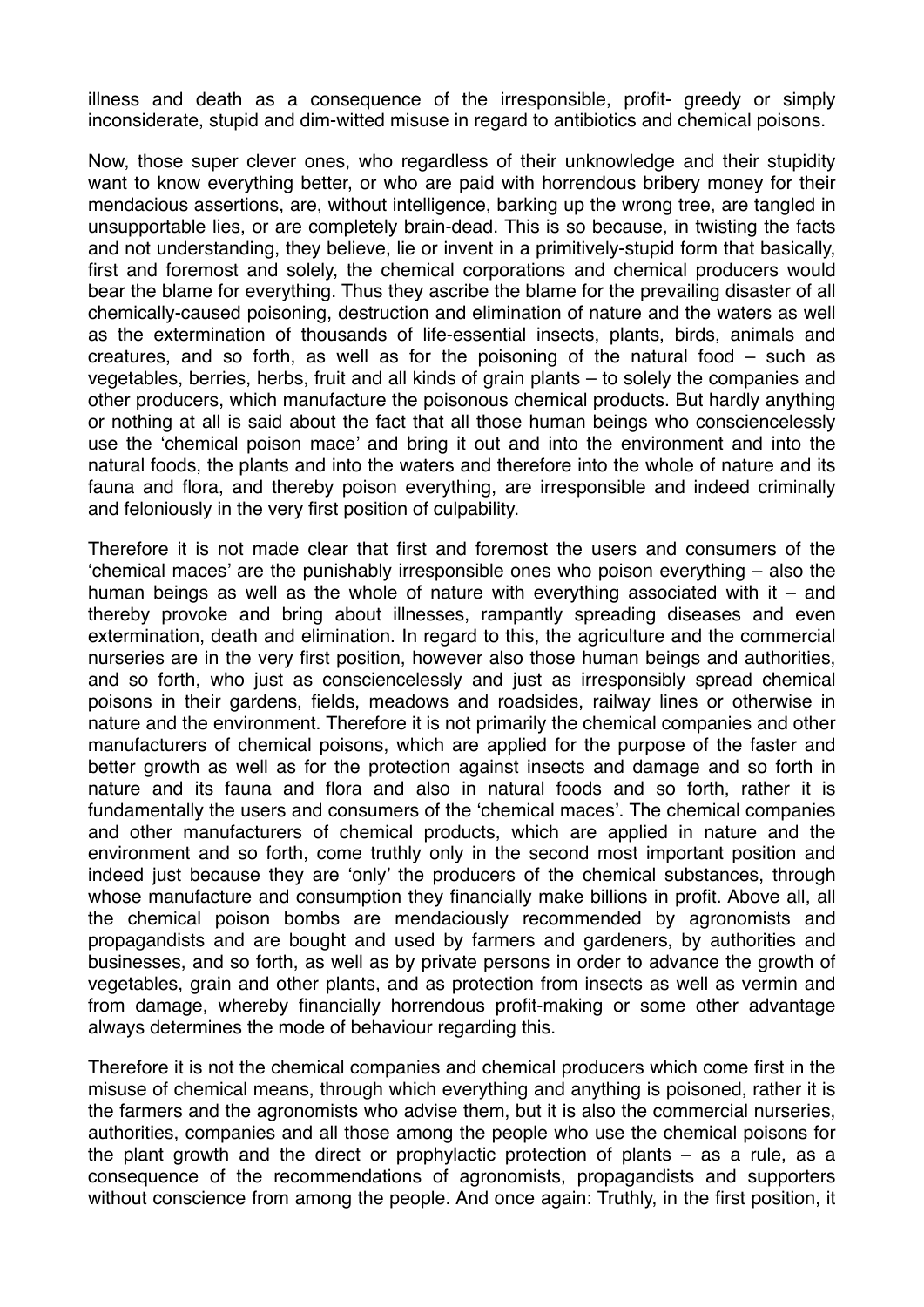is therefore the farmers and gardeners and the people who make use of all the poisons which are promoted to them through propaganda, and apply them to the natural foods, such as vegetables, herbs, berries, fruit and grain, and poison these with the chemical substances. The fact is that every farmer and gardener as well as every human being from among the people does not have to let anything be insinuated via propaganda, in regard to making use of chemical poisons, which are supposed to let the plants grow better and protect them from insects and so forth. Even when propaganda is used, every human being has his/her own intellect, will and a certain rationality, from which he/she is able to decide for himself/herself, what is right and wrong and what is irresponsible or responsible. Therefore no human being is compelled through any propaganda to apply any chemical poisons in the environment, in nature and its fauna and flora, because everyone can decide in complete responsibility for himself/herself, without letting himself/herself be influenced, consequently everyone is competent in regard to exercising and bearing responsibility or irresponsibility, consequently there is no excuse at all when action is taken in irresponsibility.

This is equally the case in regard to the use of antibiotics, because every human being who utilises such stuff is to be designated criminal and irresponsible, thus therefore also every farmer – and, in regard to natural food such as vegetables and fruit, and so forth, also gardeners who spread the poisons – as well as all others who treat livestock, poultry and other living creatures with antibiotics and raise and fatten them for meat production and as nourishment for human beings. Therefore every human being himself/herself also decides in regard to this in his/her completely own responsibility or irresponsibility, whether he/she wants to use antibiotics and poisons and thereby endanger the health of human beings and make them sick and even kill them or not. Principally it is therefore not the manufacturers of the chemical fertilisers and pesticides and the antibiotics which are poisonous to human beings, nature, fauna and flora, and therefore not the chemical companies and chemical producers, just as it is also not the propagandists who bear the blame first and foremost for the poisoning of the natural foods, nature and its fauna and flora and even for their extermination as well as the diseases of the human being. Truthly it is namely the conscienceless users and consumers of all the poisonous chemical substances and the antibiotics, which are used out of pure pathological craving for profit, be it in regard to the irresponsible, felonious spreading of the poisons on natural foods of all kinds, or in regard to the nature and its fauna and flora, or in regard to the feeding of antibiotics to livestock, poultry and all kinds of animals and other creatures, whose meat, contaminated with poison and antibiotics, serves as nourishment for the human being.

If the whole thing continues in the form in which everything in regard to this has come about since the beginning of the new time, from the year 1844 up to the present time, then a very bad future threatens the Earth humanity. And this is also the case in regard to the overpopulation, because if nothing changes for the better regarding this – by the drastic stemming of the worldwide overpopulation by means of a strictly controlled stoppage of births and a controlled regulation of births – then a very terrible future is in store for the world and its humanity as a consequence of its globally destructive and eliminating as well as irresponsible machinations. That which will thereby threaten in the future and will in all probably become reality due to the manifold, crass egoism of the human being of the Earth as well as due to his/her uninsightfulness and irresponsibility, and which regarding that can also still be cited prophetically, predictively and as probability calculations, is additionally the following:

Still today unteachable so-called experts (who are often paid by companies for wrong assertions, lies and trivialisations of the effective truth in regard to the climate change, and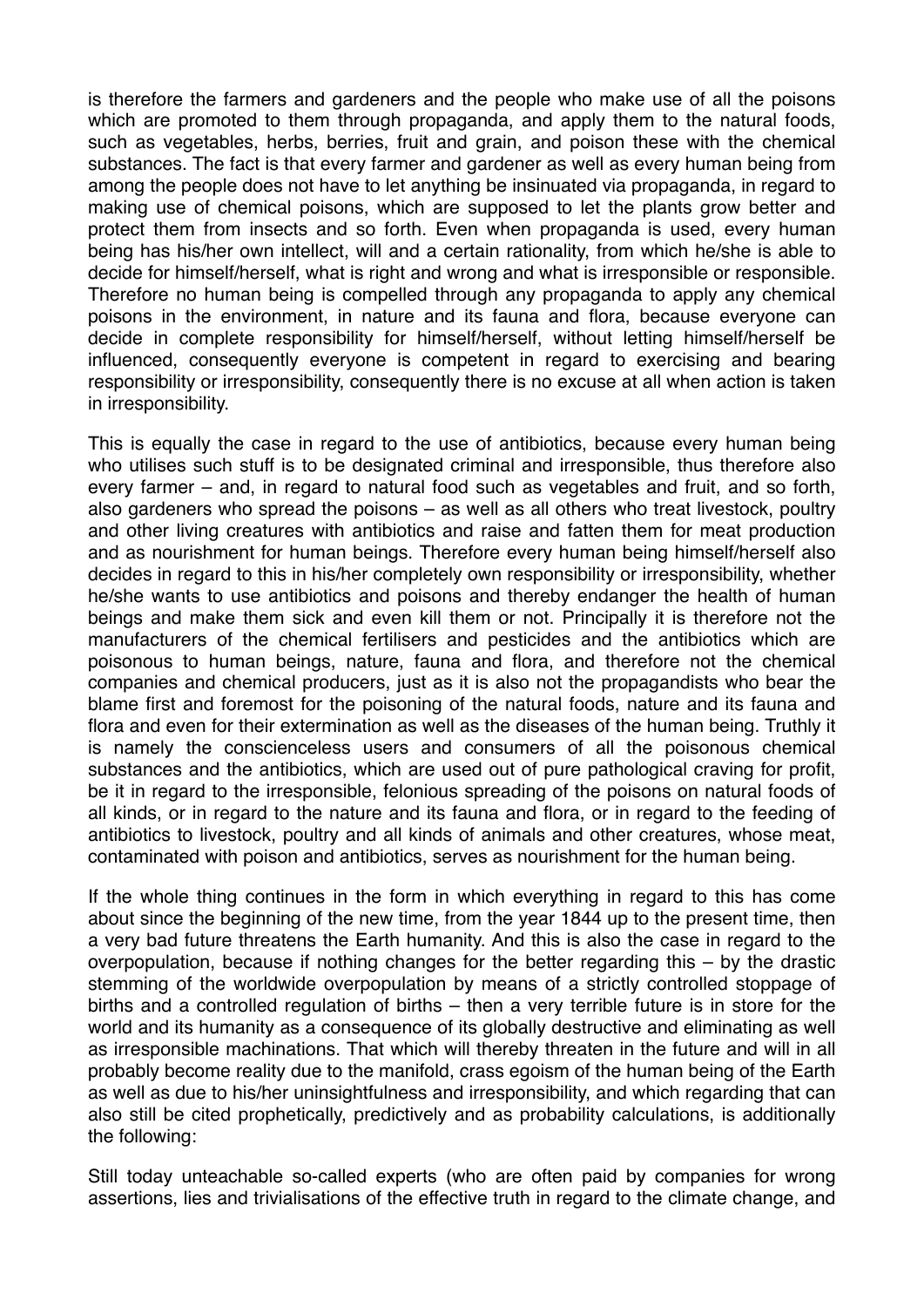thereby financially profit) deny the climate change – more specifically, the consequences connected with it – with irrational assertions that the entire matter of climatic change is completely natural and normal. Belonging with the same sort who trivialise the effective facts are all those know-it-alls and 'wise' braggarts from among the people who, as a result of their stupidity and idiocy, do not recognise the reality and its truth and dreamily go on living in illusions about a nature which is intact and its fauna and flora as well as a completely natural climate change and a healthy world, as well as a better, good and healthy future. And unfortunately there are far too many of this kind of know-it-all who wander around blindly on the Earth and do not perceive the effective reality in regard to all the destruction and elimination which is caused by the criminal machinations of the boundless overpopulation, to the world, its nature, fauna and flora as well as to all waters, native forests and other forests, meadows, seas, wetlands, glaciers, landscapes and to the climate, and so forth. Regarding that there are, for example, idiotic-stupid speeches made about how just in the last 2,000 years several Earth warming phases and respectively, Earth coolings, would have occurred and that plants would have profited from an increase of CO2 in the atmosphere. Naturally, seen in world terms, the average temperature at the time of the Roman Empire and of the Middle Ages was higher than today, because at that time also warmer warm periods prevailed, which however cannot be compared with the consequences of the current climate change. If one goes back even 6,000 to 7,000 years then, at that time, there was also a warm period, which led to the Arctic being largely free of ice. But if one penetrates even further into the past, then it can be scientifically proven today that, at the time of the dinosaurs and all other primeval creatures, the proportion of carbon dioxide was four to six times higher than it is today, which naturally also had effects on all genera and species of the plant world which exhibited a gigantic growth.

With the climate change and the global changes associated with that, the food and water crisis as well as the natural catastrophes, great problems of the present and future must be addressed, because when everything is precisely viewed and considered, then it becomes clear and obvious how very massively the environment is stressed by the overpopulation and urbanisation. In particular the entire humanity as well as the entire nature and its fauna and flora as well as the planet itself become negatively affected through the climate change called forth by the wrong-doing of the human being, whereby erosion and desertification, as stark consequences of the overpopulation-machinations, cause just as enormous destruction in the whole ecosystem as the monocultures and the farming of plants do, which are in demand in the world market. And that the plants generally still grow locally is like a miracle which only occurs through the absolute conscienceless and reckless exploitation of the resources of the Earth, soil, nature, forest and water, whereby for that, however, more and more stretches of land are made completely infertile and irreversibly lie fallow, and above all, namely in developing countries, which predominantly in every regard are used up, exploited and squandered to the last drop, without conscience and feloniously, by the well-placed, big companies, worth billions, of the rich industrialised countries. This is the case, seen above all in regard to the human beings of the third-world and developing countries – impoverished and made sick through the machinations of the industrial countries' companies – who have no chance at all to defend themselves against it, because, as a rule, the governments of those countries are so corrupt that they let their own people simply perish in their need and misery.

The increasing environmental pollution, environmental poisoning and the environmental destruction due to the logging of the native forests, has become extremely problematic for nature and its fauna and flora, and has led to great destruction as well as to tremendous climatic changes. When the future of the Amazon Rain Forest is envisaged, then, by the year 2030 it will be irreversibly destroyed by up to 60% due to the conscienceless and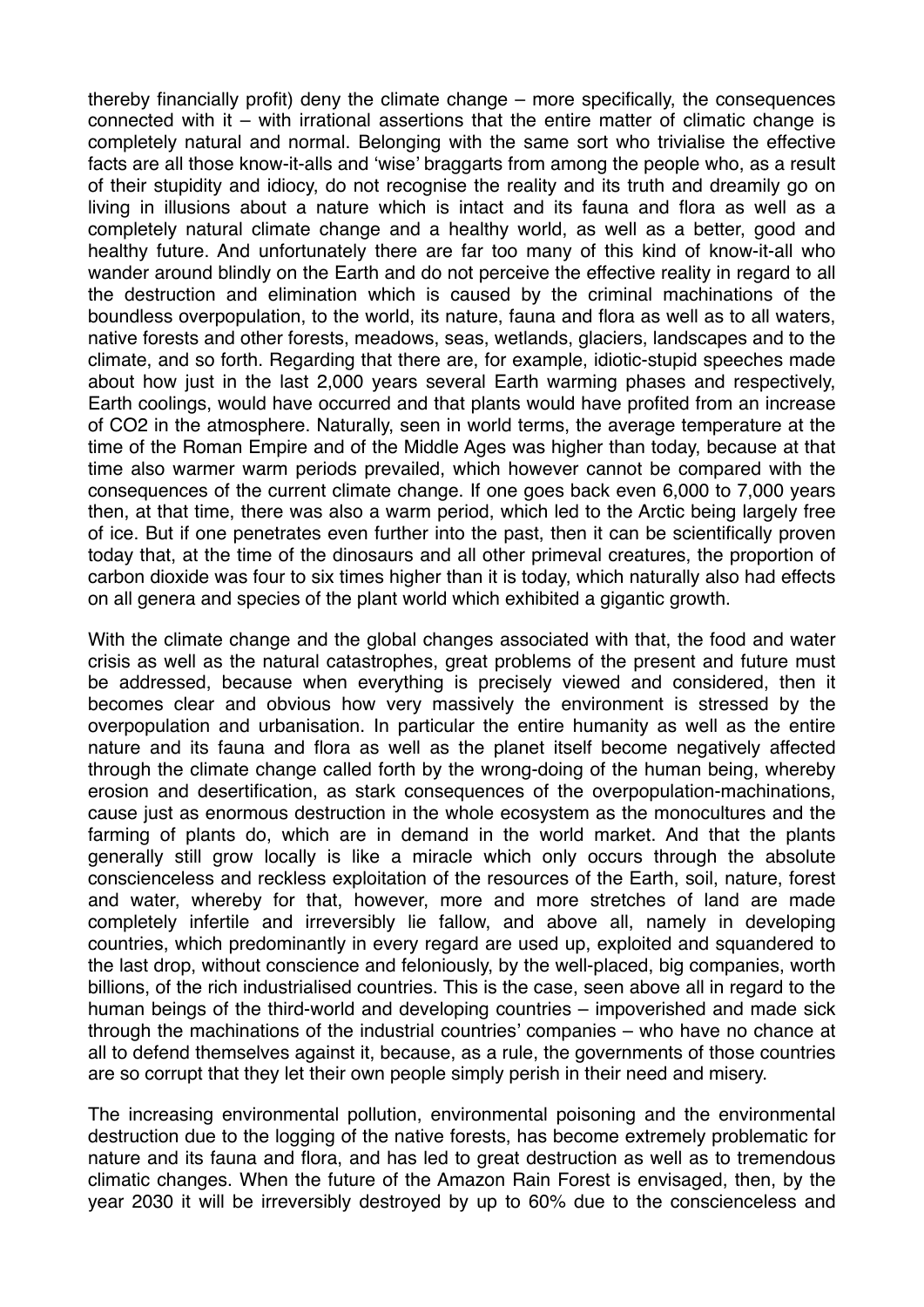criminal logging of it. If the native forests in Asia are viewed and considered, then it is clear that already today three quarters of them are cleared and destroyed beyond recovery. But also in Africa the deforestation catastrophe widens and indeed to an extremely bad degree, because presently only 8% of the native forests are still untouched. The fact is that worldwide, every year, native forests are destroyed and eliminated to an area of as much as three times that of Switzerland, which amounts to 41,285 km2 calculated without the mountain areas. Therefore, worldwide, there are around 125,000 km2 which are destroyed and eliminated annually (see appendix, 'Area of Switzerland', at the end of the article). Of course that has devastating consequences for nature and its fauna and flora as well as for the climate and the oxygen content in the atmosphere, which is essential for all lifeforms on the Earth. The fact namely is that the tropical rain forests, that is to say, the native forests, produce 40% of all the oxygen. That notwithstanding, the rainforests are inconsiderately and feloniously exploited, destroyed and totally eliminated for the sake of vile mammon and profit. Thus every year gigantic areas of native forests fall victim to mining, slash and burn clearing as well as to the timber industry, gas and oil production as well as to the construction of hydro-electric power stations, and so forth. Many native forest areas, that is to say, untouched rainforest areas, which were cleared and continue to be cleared, are planted full of diverse plants with which biofuels can be manufactured, whereby more than a half of the newly obtained land is misused in this form.

The elimination of the tropical rainforests alone, with timber harvesting machines and so forth, contributes around 25% to the worldwide CO2 emission. If the developing country, Indonesia, is viewed and considered, which today is the third greatest CO2 producer, then, at the current time, the peat fires there cause emissions of 700 – 800 million tonnes of carbon dioxide. If the CO2 output in regard to the coming deforestation of the tropics is viewed and considered overall, then by the year 2100, 100 to 130 billion tonnes of CO2 can be expected to be produced. Calculations show that when sugarcane or oil palms are planted as a substitute for the logged rainforests, that then a time of 50 to 120 years would be necessary before the CO2 output which is saved, with fossil fuels and clearing, could be made up for. If corn or soy beans were planted instead then it would even require a time of 400 to 1,600 years.

It is not only the rainforests which are destroyed by fire and eliminated, rather also large areas of bush and shrub land, steppes as well as forests, and indeed through lightning strikes. Also human beings are to blame who carelessly, deliberately and irresponsibly ignite bushfires and forest fires. However, more and more frequently, bush and shrub areas as well as forests are also quite consciously burned as a result of arson out of criminal- commercial-speculative grounds in order to create building land, which is becoming ever rarer, for factories, houses, settlements, sports facilities and streets and so forth, whereby the whole thing is based in the irresponsible measures – caused through the very badly getting out of control of the good human nature – and needs of the overpopulation which continues to spread worldwide.

If nature and its fauna and flora is viewed and considered, then appallingly, the very extreme decrease in biodiversity, which occurs through the destruction of the environment, is to be decried. In regard to all approximately 32 million species and kinds of plants and animals, more than two thirds live in the native forests, whereby many of them are threatened with extinction or have already become extinct because of the felonious logging and clearing of the rainforests. With the whole matter of the danger and extermination in regard to plants and animals, also new natural germs play a very important role, as well as foreign species from other ecosystems spreading themselves, whereby endemic species of plants and animals are displaced and even exterminated.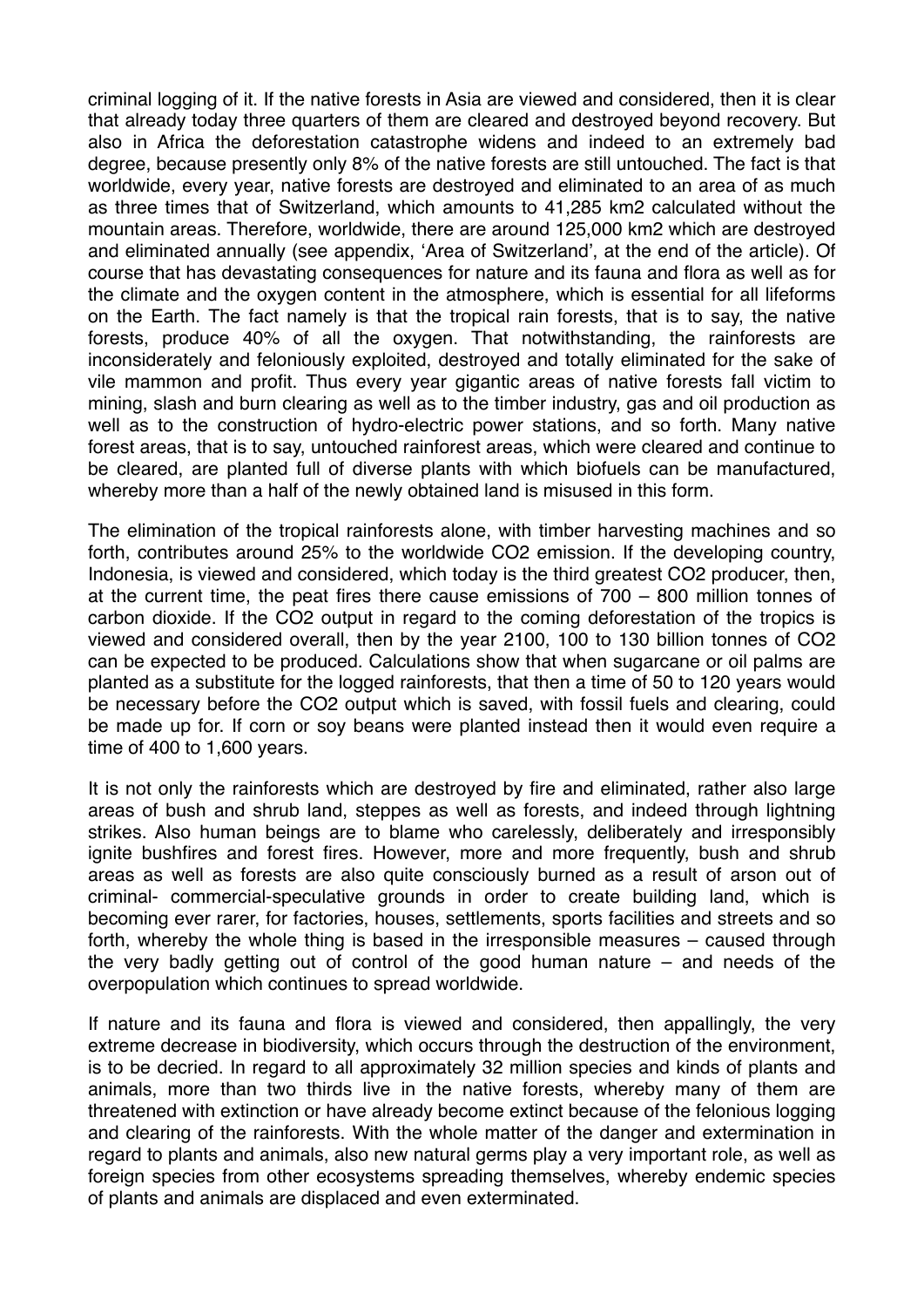Especially the future will bring the situation whereby, in commercial gardening and agriculture, endemic weeds, and also those introduced from foreign countries due to globalisation, will become rampant, flourish and will no longer be able to be fought with herbicides and consequently will no longer be able to be exterminated, consequently they will cause the fertile land to become overgrown and deteriorate to being infertile. The reason for that will be found in the fact that the weeds of all kinds change so much that they become resistant to all herbicides – that is to say, weed killers – and spread so much that they displace the valuable food plants and take the space necessary for them to thrive and live, which self-evidently has an extremely negative effect on the production of natural food. Already today diverse kinds of weeds can no longer be fought, because they have changed so much and adapted so much to the chemical poisons, due to the worldwide irresponsible chemical application of herbicides in the course of the last decades, that they no longer can be exterminated. And this is already the case worldwide with various weeds, such as in regard to the Amaranthus Palmeri which spreads out for square kilometres catastrophically in diverse locations in the USA (i.e. Monsanto's Palmer's amaranth; glyphosate-pigweed; Roundup-resistant monster plant; new high-tech weed; weed out of the underworld and not able to be killed; was introduced from South America and pushes out, infests and exterminates all garden and agricultural plants). This is also characteristic of many other kinds of weeds which have been introduced from other countries or are endemic, which are already herbicide resistant or will be in the future. Also in Europe there exist already very many plants as well as animals, all kinds of insects and other creatures, which have been introduced due to globalisation, whereby these – according to precise Plejaren information – in regard to all genera and species altogether amount to a total number of 12,000. Many of them have already acclimatised so much since their intentional introduction or unintentional introduction that one can no longer imagine the European ecosystem without them. And that will continue to come about in the future due to the globalisation and the thereby connected introduction of plants and all kinds of living organisms. If the many foreign plants which have been introduced into Europe are considered, then there also exists a great terrible thing in regard to them in the current time, such as concerning the golden rod which comes from the USA (Compositae – Asteraceae, with around 80 mostly North American kinds; herbaceous perennials with undivided, alternate leaves and gold-yellow basket-shaped flowers. The kind which grows up to 1 meter high, 'Common Gold Rod' [Solidago gigantea; Solidago Canadensis] grows in dry forests and shrub land and becomes wild in desert land). Also to mention is the impatiens (impatiens glandulifera; herbaceous plant, genus: balsam family, occurring mostly in tropical Africa and Asia; the seeds are slung away out of their fruit capsules when touched or by springing open due to the ripeness of the seed: yellow balsam; impatiens noli- tangere, touch-me-not) which was introduced into Europe from Asia. Still to mention is the rampantly growing ambrosia, coming from North America (ambrosia artemisiifolia; Greek: immortality/Greek mythology: food of the gods which gave them eternal youth and immortality) which today can already hardly be stopped anymore. Aside from that there exist still numerous other plants which have been introduced into Europe (as well as into other countries) such as the giant hog weed (heracleum mantegazzianum) in Europe which is also called giant cow parsnip and giant cow parsley, which grows up to five metres high and which needs a special description, because it is more than just an annoying weed, rather it must be labelled an invasive neophyte and an intrusive new plant, which spreads and allows no room for other plants. Its seeds fly out and, above all, germinate frequently on streams and rivers, as well as on wasteland and on waysides, but also find their way into gardens. It establishes itself on nutrient- rich sites which are not too dry. Every plant forms between 10,000 and 50,000 seeds which are even capable of floating. With human beings it causes serious burns to the body when they come into contact with the sap of the giant hog weed. Those affected first feel a burning on the skin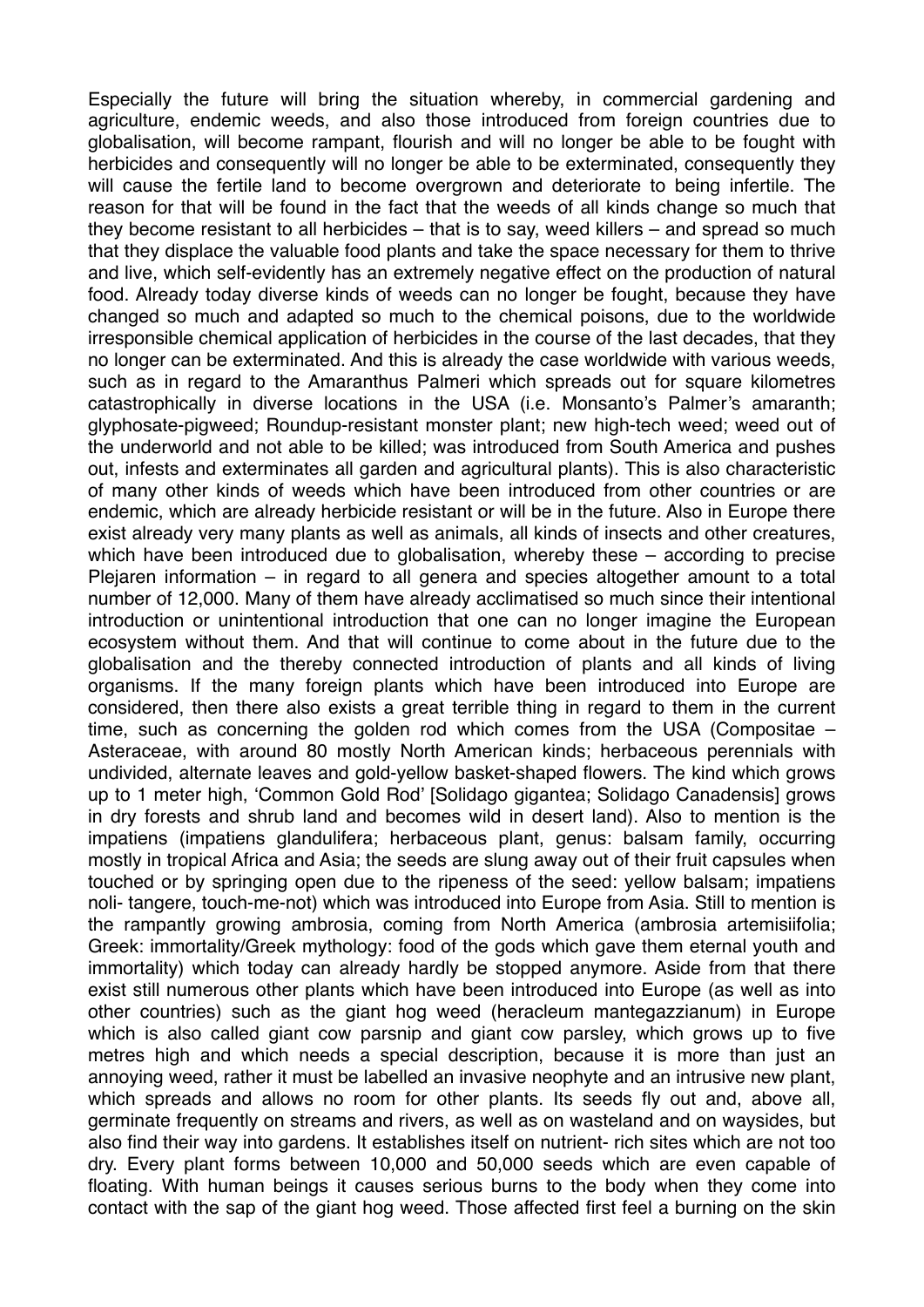and then a swelling which can go as far as the forming and peeling off of blisters. Depending on the effect of the sunlight, the most serious form is reached after about two days. The sap of the plant contains so- called furocoumarins, which, in connection with sunlight lead to second degree burns. Sunlight therefore plays the decisive role such that it comes to a phototoxic reaction. After contact with the aggressive sap of the giant hog weed it therefore means that one must avoid the sunlight above all. Also, after it abates, the sun protection should still continue. The symptoms can be treated with outpatient treatment, for example, with pain-killers, cortisone cream and by cooling.

Also the increase in constantly more extreme weather conditions leads to further catastrophes, as well as to the loss of fertile land and to immense pollution of the waters through chemicals, human and animal excrement, household waste, industrial waste, plastics of all kinds, antibiotics and artificial fertilisers, and so forth. Also the acidification of the seas, and so forth, the use of pesticides, herbicides, neonicotinoids and all kinds of other poisons as well as the industrial and heating exhaust gasses and the emissions from cars and other combustion engines endanger and destroy the biological diversity. Altogether around 50,000 species of all genera and kinds of amphibians, plants, animals, insects, reptiles, beetles, aquatic creatures and all other creatures of all kinds disappear every year. And if that continues to this degree, then it is absolutely possible that by the year 2,100 half of all genera and species of all living organisms such as plants, animals and insects, and so forth, will have become extinct (expert calculations speak of approximately 30% of the amphibians, 24% of the mammals and 12% of the birds). Furthermore, among those are also marine life-forms, whereby it is calculated that – in the case of overfishing not being stopped – no commercial fishing will be possible anymore at the latest by the year 2050, because the seas and all waters will be absolutely completely fished empty. If it actually goes that far then this means that more than 1.5 billion human beings will be deprived of their only source of protein, upon which their life depends. This, along with the fact that also the entire majority of the terrestrial humanity will no longer have any possibility at all to be able to use fish and other marine and aquatic life-forms as food.

If the environmental pollution in the third world, that is to say, the developing countries, industrial countries and emerging industrialised countries is considered, then one has to recognise that, based on the increasing depletion of natural resources and the rapid industrialisation, it becomes incessantly ever greater, and indeed although in the OECD countries the environmental pollution has been reduced in the course of the years. In regard to that there is also the fact to mention that when such decisions are made, the whole thing is not even a drop in the ocean, because during the time until such resolutions are applied in reality  $-10$  or 20 years, and so forth  $-$  in each case the overpopulation grows around a further 100 million per year, which means that the resolutions, until they are implemented, are already very much out of date again, by a long way, and the problems are still many times greater than at the time when the resolutions were made. If – with all the natural and unnatural causes of death – according to the current worldwide growth of the population, one starts with an average of 100 million human beings per year, then the increase in the number of overpopulation for the next 35 years up to the year 2050 is around 3.5 billion more human beings who will populate and torment the Earth. Thus if, in the year 2015, the terrestrial humanity is in truth to be calculated as a number of more than 8.5 billion – according to exact Plejaren clarifications and counter to the wrong calculations and assertions of the Earth statisticians, who in the year 2015 start with only approximately 7.4 billion and believe that in the year 2050 'only' 9 billion human beings will populate the Earth – then in the year 2050 there will be around 11.5-12 billion human beings who populate the Earth in excess and cause still very much more terribleness, with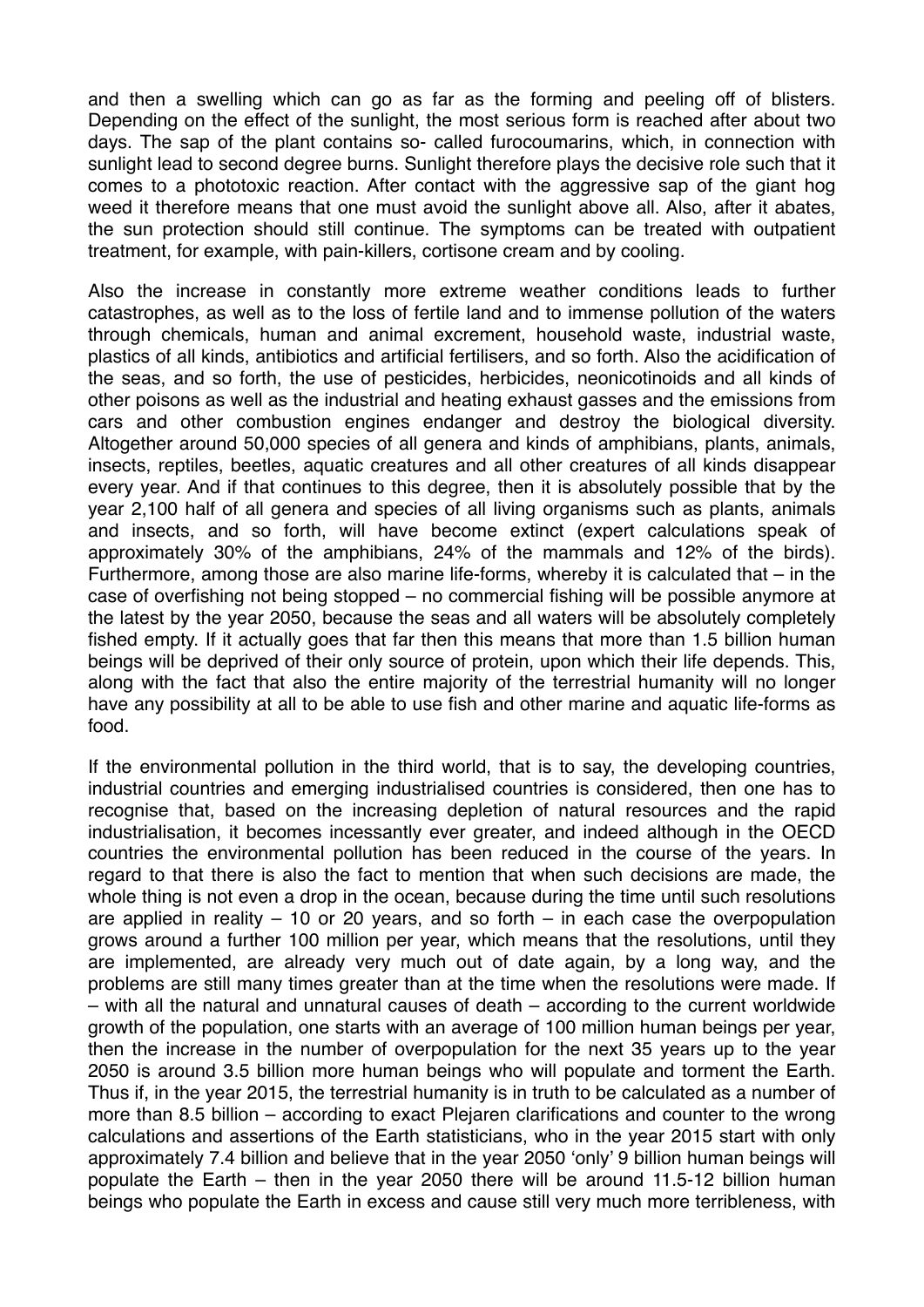their machinations – which have gotten very badly out of control of the good human nature in the whole of nature, the fauna, flora, the climate, in the seas and waters, on the land, the Earth itself and to the already very bad moral quality of life of the humanity. And this is because nothing is done against the actual terrible things and only a fighting of the symptoms is carried out, because basically the cause of all the terrible things would have to be gotten to grips with – namely, the rampant overpopulation, that incessantly continues to grow and is not stopped through a global birth regulation. In regard to the entirety of the worldwide misery and catastrophes it must also be said that, among other things, the World Trade Organisation's (WTO) advancement of the dismantling of the trade restrictions has led to many countries undermining laws concerning the protection of the environment and consumers. Among other things, not only nature and its fauna and flora suffer, rather also the climate and the entire planet, as well as the human beings, naturally, because their health is immensely harmed, whereby the air pollution plays a decisive role, as a result of which four million human beings die annually worldwide. Also to lament is that, likewise, worldwide and each year, approximately sixteen million human beings die of illnesses and indeed caused by the consumption of chemically and, above all, bacterially contaminated water as well as similarly contaminated foods.

The situation concerning the drinking water will become very precarious and paradoxical because, on one hand, the water will be increasingly in short supply based on ongoing droughts, while, on the other hand, strong downpours in many places will lead to hundreds of thousands of human beings having to make a great effort to get their drinking water, because it will be poisoned due to fertilisers that have been washed in from commercial horticultural facilities and from the farms, and so forth, whereby also poisonous algal blooms will arise in tremendous proportions. Due to the manifold chemical pollution of the soils and the waters, the drinking water becomes poisoned, especially through chemical fertilisers such as phosphorus and nitrogen, as well as through pesticides, herbicides and neonicotinoids which are introduced in horticulture, in agriculture and in all kinds of plantations. The chemical substances naturally also reach the groundwater and thereby also into the drinking water cycle. All the chemical substances are especially effective with warm weather, such that in open bodies of water, which are also used as sources of drinking water, the explosion- like proliferation of cyanobacteria – that is to say, so-called algal blooms – occurs. Visually this expresses itself as blue-green discolouration of the waters as well as the forming of streaks and a green carpet of algae on the surface of the water. The whole matter of the bacteria formation in this regard forms an acute threat for the human being, because the bacteria produces various toxins which of course poison the water, so that when it is drunk or is also used just for cleaning teeth or for cooking, it causes diarrhoea, vomiting and nausea as well as dangerous damage to the liver and kidneys. Through the heating and boiling of the water the concentration of poison increases even more considerably, consequently thereby, under certain circumstances, the situation forms even more threateningly than is the case when the water is used without heating, that is to say, without boiling.

Also to lament is that the production of garbage increases immensely and uncontrollably worldwide and indeed especially in the industrialised countries whereby, on one hand, there is less and less room to find for open garbage depots, which poison and befoul the environment anyway and spread diseases, while, on the other hand, much too little is done to usefully process the accumulating garbage of all kinds in the right kind and form. To process garbage in the right kind and form means that all that which is processed into ash can be burned, detoxified and used again in some form beneficially, while everything which can be utilised again is recycled, processed and supplied for new productions. However, instead of this, on one hand, the entire environment is defiled with the garbage which is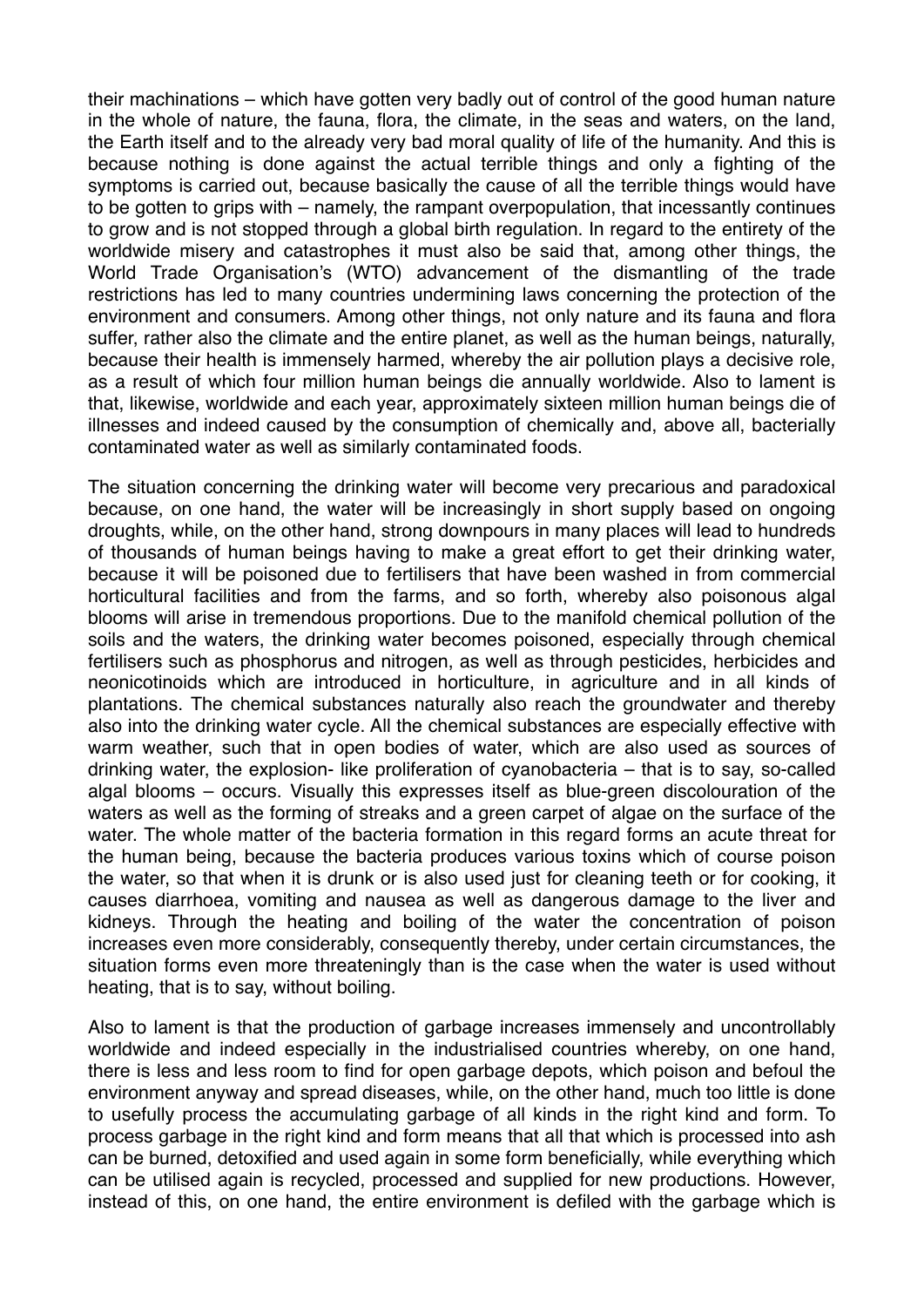becoming ever more immense worldwide, because it is simply thrown in the fields, waters, seas and forests by irresponsible citizens, who thereby endanger nature and fauna and flora and even the entire ecosystem. On the other hand, also the authorities and governments as well as waste removal companies, who act criminally and irresponsibly in regard to the 'garbage disposal', and indeed, by shipping the accumulating mountains of garbage into poor countries, as well as into newly industrialised countries and developing countries which have a great amount of garbage themselves, which they do not get control of. The fact is that in these countries only a tiny portion of the amount of garbage is collected, while the enormous remainder is simply thrown on the streets, fields and meadows as well as in the local waters and in the seas, and pollute and poison these as well as the entire environment. Thereby in particular the plastic and other synthetic garbage is extremely problematic, because these only completely break down after 100 to 700 years, depending on their kind. Especially this kind of garbage accumulates in the local waters and in the seas and already in the present time forms carpets for several square kilometres in certain ocean gyres. But that is still not all, because besides that, in the course of time, as a result of the waters and seas' wave movements and the UV light of the sun, the plastic garbage and other synthetic garbage will be worn down to the finest powder and will thus, on one hand, get into the food of the fish and other aquatic lifeforms, and on the other hand, thereby however also into the food chain of human beings who eat the fish and other aquatic life-forms. Also to say is that the environmental pollution of every kind does not only cause the death zones in the waters, on the land as well as in the seas to advance extremely quickly, rather also the poisoning and destruction of fertile ecological areas which are of extremely great significance for biodiversity. Such death zones – which have come about as a result of enormous environmental pollution as well as through over-fertilisation of agricultural areas with nitrates and phosphates and so forth – in the current time comprise more than 3,200 square kilometres worldwide, and indeed additionally these fertilisers are washed into the streams, rivers, seas and oceans and cause enormous damage in these by evoking gigantic algae carpets, whereby the world of aquatic animals and aquatic plants is impaired and even killed. Plants as well as aquatic animals, and so forth, which have died in the water need bacteria to decay, which require so much oxygen for their own existence that there is no longer enough of it for further aquatic life-forms and aquatic plants. Therefore, consequently neither fish nor crabs and mussels or other aquatic animals and other creatures can continue to exist, not to mention the natural aquatic plants – that is, aside from certain destructively working algae. In addition it is also to be said that these kinds of death zones come about especially in warm and hot seasons such as spring, summer and autumn, because, as a rule, in these seasons the bodies of water are not stirred up by storms, which normally ensure that the bodies of water are saturated with much more oxygen than is the case in storm-free times.

Along with the catastrophic environmental pollution and environmental destruction due to the terrestrial humanity itself, as a consequence of all the irresponsible machinations resulting from the very badly getting out of control of the good human nature relating to the overpopulation, the Earth and all life is disadvantaged through the climate change, whereby, because of this alone, the future of the humanity looks very gloomy. And as said, the terrestrial humanity itself is to blame for that because, through the emission of carbon dioxide, evoked by work-machines which have high levels of gas of all kinds, by forestry, trade, heating, industry, coal and other emission-creating power stations, as well as through agriculture, billions of private households, transport with cars, diesel trains, airplanes and ships, as well as through nonsensical and irresponsible kinds of motorsports and so forth, the CO2 emissions have increased immeasurably. These have evoked the climate change and indeed along with diverse other factors which are damaging nature, its fauna and flora and the health of human beings. And thereby the fact is that these CO2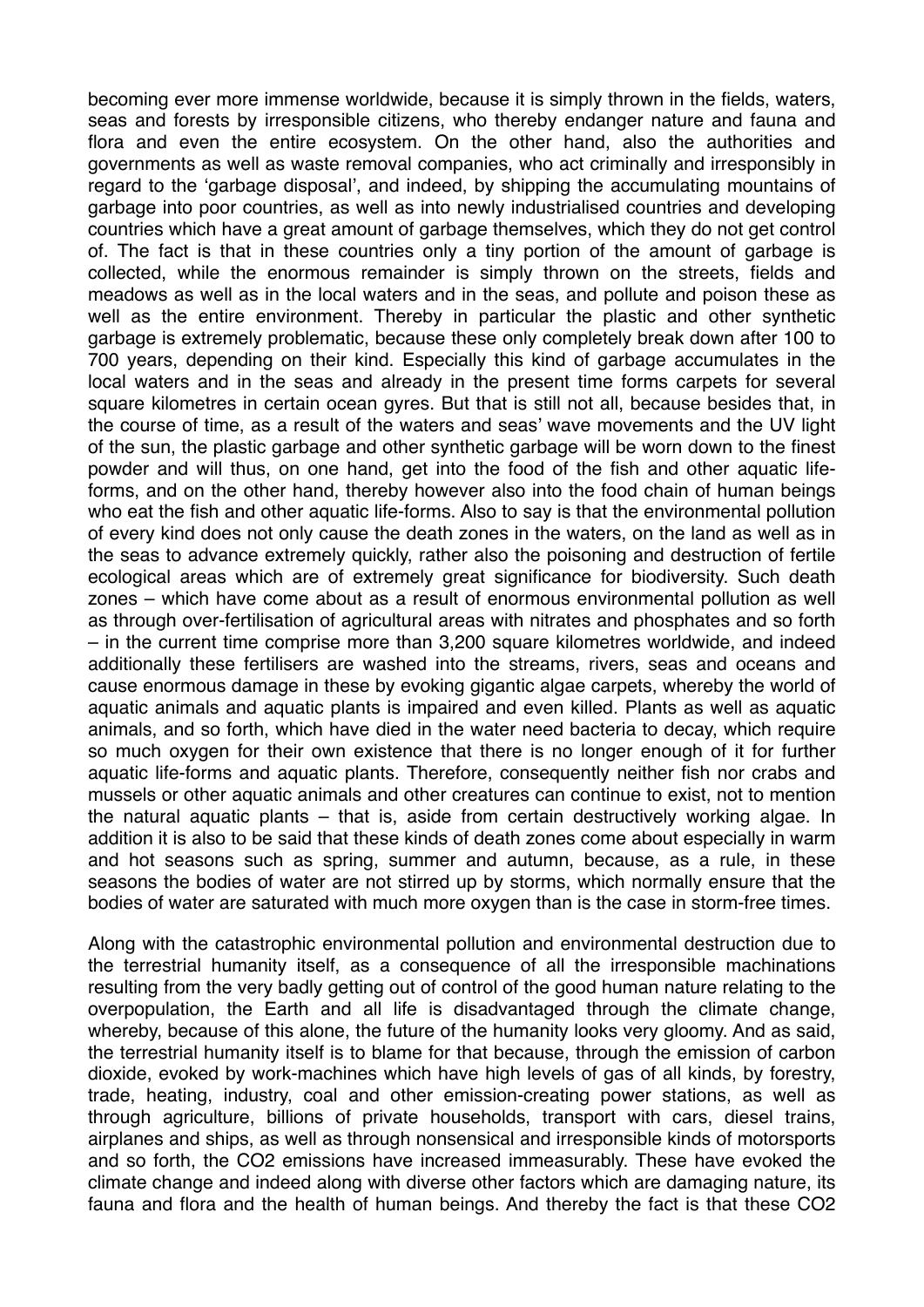emissions continuously increase even further in relation to the growth of the Earth's population, and indeed much more than corresponds to the stupid and wrong prognostications which are calculated by would-be experts, who are always completely off the mark with their idiotic assertions, because they do not take the continuously growing overpopulation, which annually amounts to around 100 million, into consideration with their confused calculations. Thereby also no radical countermeasures adapted to the circumstances are taken, which can only be based in the curbing of the growth of the terrestrial population, indeed in the form of a worldwide effective and governmentally controlled regulation of births. And because this does not happen, the CO2 output will continue to drastically increase and probably double within the next 15 years, whereby inevitably more and more, and more frequent, climatically conditioned natural catastrophes will appear and cause monstrous destruction, thus in nature itself, as well as to human achievements. And that thereby also innumerable human lives will be to lament, will be just as inevitable as that, as mentioned, the output of carbon dioxide will increasingly take the upper hand, just because the increasing energy consumption will climb immeasurably, because, in accord with the growth of the population, ever more human beings need correspondingly ever more energy. This will naturally not only be the case in the industrial countries, rather also in the newly industrialised countries, China and India, with their overflowing populations, which together alone have a population number of approaching 3 billion or around 3 billion. And now, if the economic need for energy in these countries is taken into consideration, there is a tremendous amount of that. And what thereby is emitted in poisonous and climate-destroying emissions by carbon and oil driven power stations for the generation of electricity, and also from production in regard to the manufacture of aluminium, glass, steel and cement and so forth, cannot be justified anymore, just as the production of all necessary goods for the entire terrestrial humanity cannot.

Also in this regard an emission of carbon dioxide occurs in tremendous amounts and indeed not only in the newly industrialised countries, rather also in the industrialised countries themselves, because both in the richer as well as in the poorer countries the continuously uncontrolled growing overpopulation increases and thereby also the consumption. And if all the newly industrialised countries and developing countries are viewed and considered, then with them there is a recognisable very great need to catch up in regard to the industrial countries, because in every form of development they do not want to lag behind the rich countries and consequently therefore likewise justify growing consumer spending, just because they demand the same expensive standard of living as predominates in the rich industrial countries. Therefore it will be the case that in the coming time, the increasing number of personal cars will also cause the CO2 emissions to increase, as well as the environmental pollution and the destruction of nature and its fauna and flora and indeed in relation to the increasing overpopulation.

In the coming time the CO2 emission will therefore climb very drastically and indeed in accord with the overpopulation which continues to spread. And since the oceans of the world are already thoroughly saturated with CO2, they will take up less of it. Presently it is still the case that for each tonne of CO2 released by the humanity, somewhat more than half enters the atmosphere, while the remainder is taken up and absorbed by the seas of the world. The waters, therefore the world oceans and also the inland bodies of water, are however already so saturated with the released CO2 that they can take up ever less carbon dioxide, which means that the atmosphere thereby becomes increasingly burdened and overburdened and damaging to the health of all lifeforms. The climate change does its bit as well, because as a result of the surface water of the seas and other bodies of water becoming continuously warmer, the water circulation slows, consequently the surface water sinks into the depths less and less. However, this has the consequence that the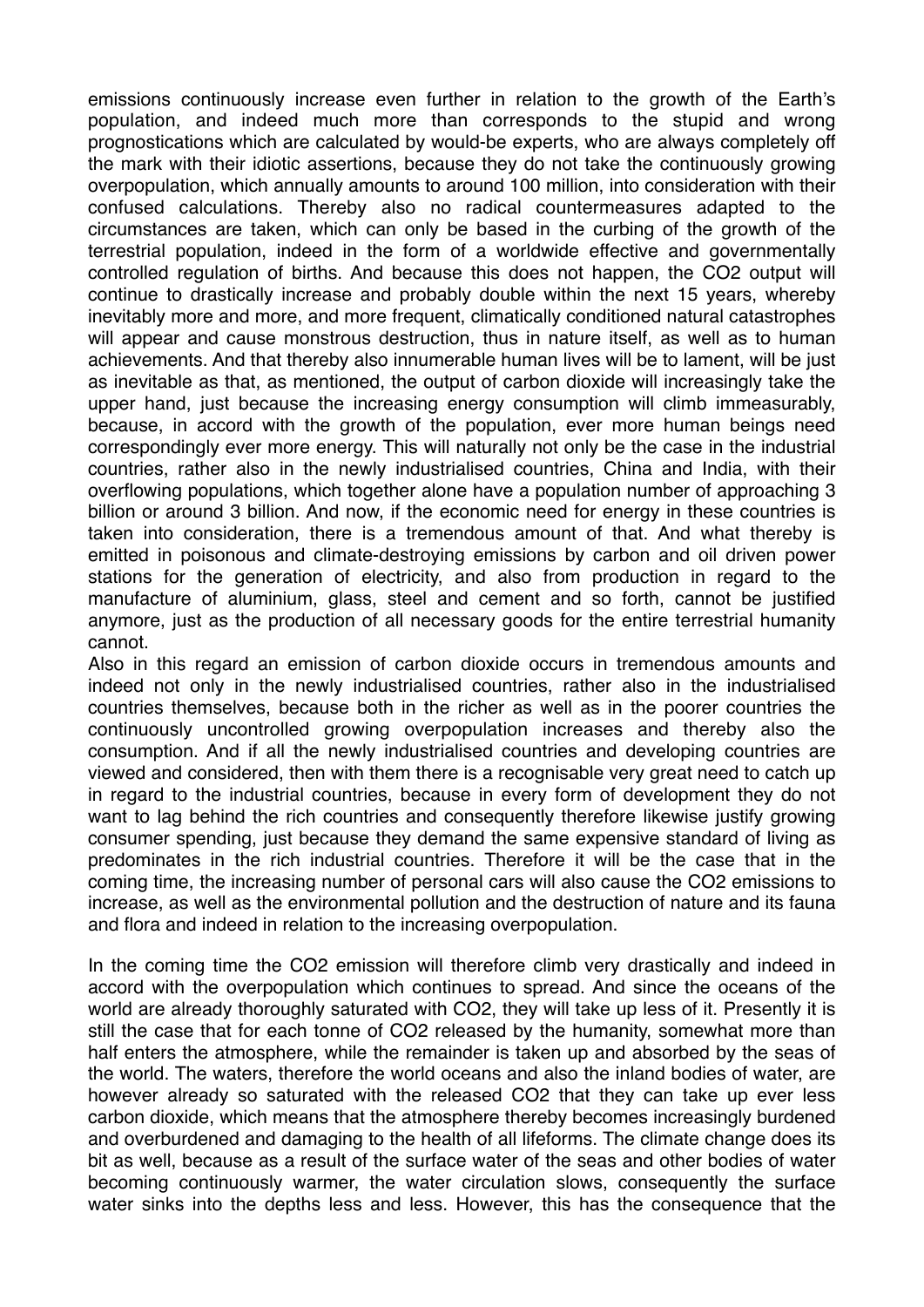carbon dioxide no longer is transported into the depths, and the water which is richer in nutrients can no longer rise. Thereby of course the phytoplankton gets less food which has very negative consequences for the world oceans' production of oxygen, as it naturally also does for the fish stocks and for other aquatic life-forms, in whose food chain the plankton is of great and fundamental importance.

Along with carbon dioxide the terrestrial humanity also produces other gases such as methane and laughing gas which fill and poison the atmosphere and naturally also contribute to the warming of the Earth. Self-evidently there are also the aerosols to mention, especially the smallest soot particles which deposit themselves in the lowest layers of the atmosphere (troposphere) and impair the climate. Also a great part of the energy generated by human beings, as thermal discharge, has a very harmful effect on the atmosphere and the climate, because only a very small part radiates into outer space, consequently the greatest amount of thermal discharge remains in the immediate atmospheric environment and has a damaging effect all around and also furthers the climate change rapidly, which naturally does not take its course slowly and steadily, rather, based on feedback loops, it advances ever more quickly. Among other things, the entire thing thereby leads to higher temperatures arising, which for example, in the Amazon, causes incessantly more evaporation of the water than would normally be the case. This factor naturally leads inevitably to the rainforest also suffering from that and withering because of it, which in turn has the consequence that also through that – therefore not only through the eradication of the forest – carbon dioxide is released and indeed through the decay and decomposition of the withered trees and plants. A further result is the drying out of the soil, trees and plants, which has the consequence that wild fires come about as a result of natural factors or factors evoked by human beings, which in turn produce tremendous amounts of CO2. Moreover the increase in CO2 also is accelerated in another way, and indeed because through the climatic warming, large areas of the permafrost rocks of the mountains and the permafrost soils thaw, whereby in the permafrost soils alone more than 1.6 trillion tonnes of carbon dioxide is stored. Since the beginning of the industrialisation, the Earth human being has released 'only' 110 billion tonnes.

Along with the CO2 bound up in the permafrost soils are moreover tremendous amounts of methane gas, which has an even worse effect on the climate than CO2, when it is understood that this climate gas is around 30 times as effective as carbon dioxide. Furthermore, methane is also bound up in tremendous amounts in frozen sediments on the floor of the seas, from out of which it is released as a result of terrestrial movements and heat, and so forth, and gets into the atmosphere. When it comes so far that the methane gas defrosts as a consequence of the warming of the ocean water, then that leads to the average temperature of the world further drastically changing and climbing by up to 7 or 8 degrees Celsius. But that is not all, because very great amounts of methane are also produced by many millions of livestock, by cows, cattle, pigs and poultry, and so forth, which serve as animals for slaughter for meat production, and so forth, in order to feed the humanity and its domestic pets with meat, and whose number constantly increases based on the growing demand for meat. When, at the present time, about 360 million tonnes of meat products are consumed annually by the terrestrial humanity – without the domestic pets – then, concerning this, by the year 2050 approximately 530 million tonnes is to be expected.

The indisputable fact is that the output of carbon dioxide grows incessantly due to the very fast growing overpopulation, and indeed as a result of the various overpopulationconditioned causes, such as the increasing use of motor vehicles of all kinds, indeed due to cars, ships, airplanes and other means of transport. But also the increasing use of work machinery of all kinds, which emit gigantic amounts of CO2, as also innumerable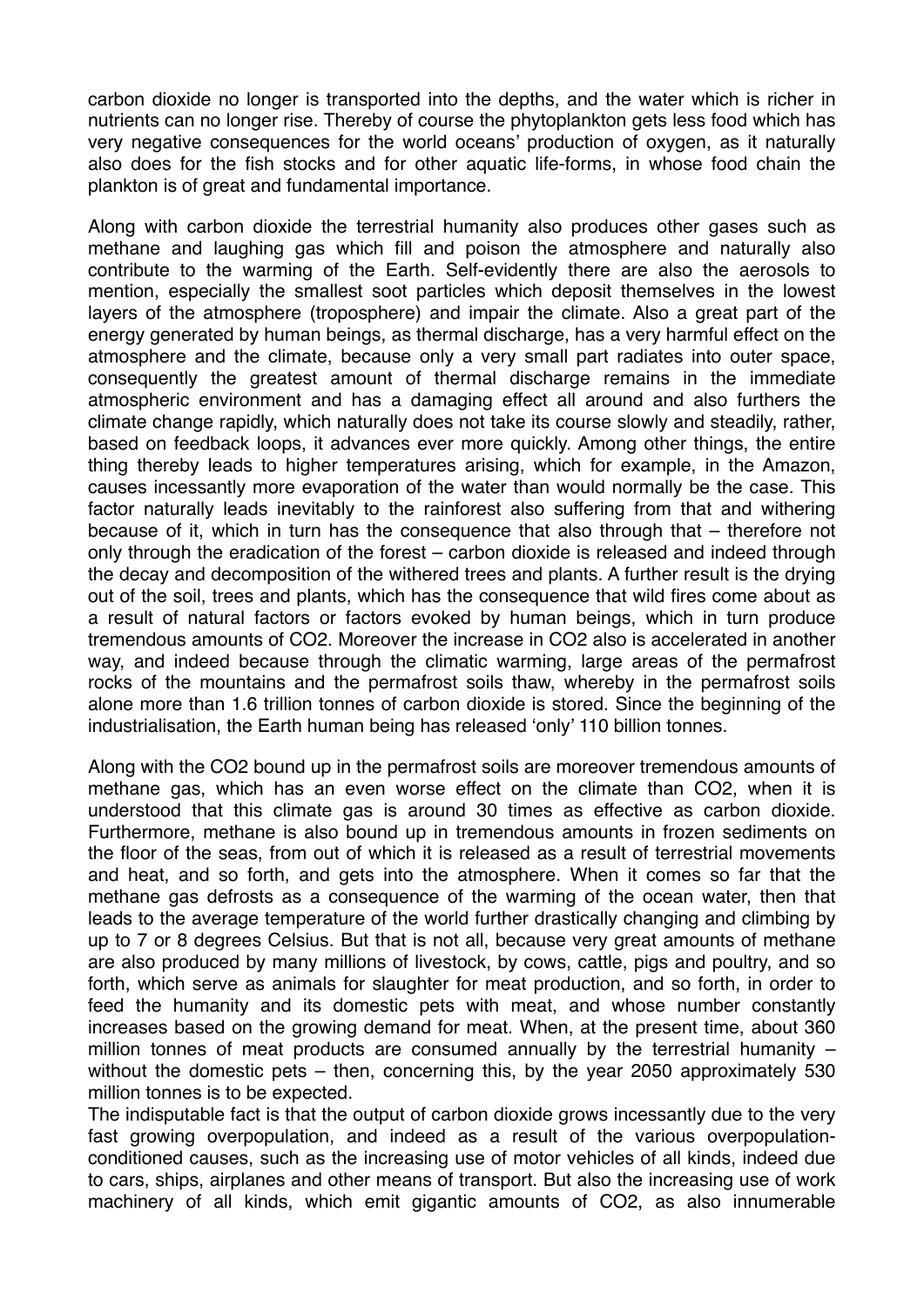motorised sports vehicles generate immense amounts of carbon dioxide, while for the meat production millions of animals, poultry and other creatures create gigantic amounts of methane. And this is not only continually so in the current time, rather it also will be in the coming time. Effectively it all came about already many decades ago, and indeed since the beginning of the incessantly climbing overpopulation and its connected very badly getting out of control of the good human nature and criminal machinations in association with the chemical science, the irresponsible exploitation and poisoning as well as destruction of many bodies of water, the wars, the exploitation of resources of all kinds, the development of technology, environmental poisoning, environmental destruction as well as the destruction of nature and its fauna and flora, and so on, and so forth. As an inevitable consequence of everything – which goes into the thousands and cannot all be listed – also the climate has been affected in a devastating form as a result of the criminal and even felonious machinations, which are very badly out of the control of the good human nature, which inevitably came forth and come forth from the overpopulation; consequently, from now on, the climate change, which has its effect worldwide, brings natural catastrophes upon natural catastrophes. Thereby, in nature and its fauna and flora, immense changes are called forth, which change the entire ecosystem and cause unimaginable destruction and annihilation in it. Furthermore, also in the existence of the humanity itself there appear a growing amount of catastrophic effects and indeed especially in the form of continuously increasing unemployment, of hatred of asylum seekers, foreigners, human beings, neighbours, and religions, and also in the form of energy shortages, floods of refugees, famines, new illnesses and rampantly spreading diseases, water shortages and shortage of space to live, as well as growing organised crime and felony. Among human beings unconcernedness becomes more and more extreme, as does need and misery, enmity and disfavour, while human life is given ever less respect, attentiveness, dignity and value; consequently increasing numbers of human beings kill themselves as a result of weariness and cowardice in regard to life, as also continuously more human beings are murdered or tormented due to anxiety, jealousy, hate, greed for might or money, quarrelling as well as a consequence of psychopathic-paranoid moods, and of having gotten very badly out of control of the good human nature. In this form family dramas and deadly family tragedies as well as suicides also increase just as do murderous moods of psychopathic-paranoid jealous ones, haters, those with a pathological craving for revenge or control, sectarians and other male and female perpetrators, all who are going crazy. Much will therefore get so badly out of the control of the good human nature that continuously more mass murders will arise and bring very much suffering over human beings. But that is not all because, in the future, there will be increasingly malicious quarrels, killings, wars, acts of terror and civil wars to record, which will be carried out by the military, the mightful ones of the state, terror organisations of various shades – such as the hydra-like Islamist State with its always newly arising felonious offshoots in diverse countries – against which there will only be an inadequate and lax prevention by those in positions of responsibility in the military and countries. And if one of these groups is fought and eliminated, then instead, as with the Lernaean Hydra, two new murderous offshoots arise, which rage, murder, destroy and eliminate in the worst form. But also to mention are wars and acts of terror which are caused by dictators, imperious ones, politicians as well as religious fanatics and sectarian fanatics, and as a consequence of the shortage of medicines and nourishment – that is to say, food and water. But also the malicious racial hatred of every form will extremely and increasingly escalate, especially promoted even further through the increasingly spreading refugee movement out of diverse dictatorial countries which are hostile to human beings and are thus being fled. Sheer racial terror and racial wars are to be feared as a result of malicious racist hate-groups and racist organisations, in a form which is very strong and increased compared to how it is these days in the year 2015. And in this regard it will be private groups as well as new organisations which have a similar direction to, for example,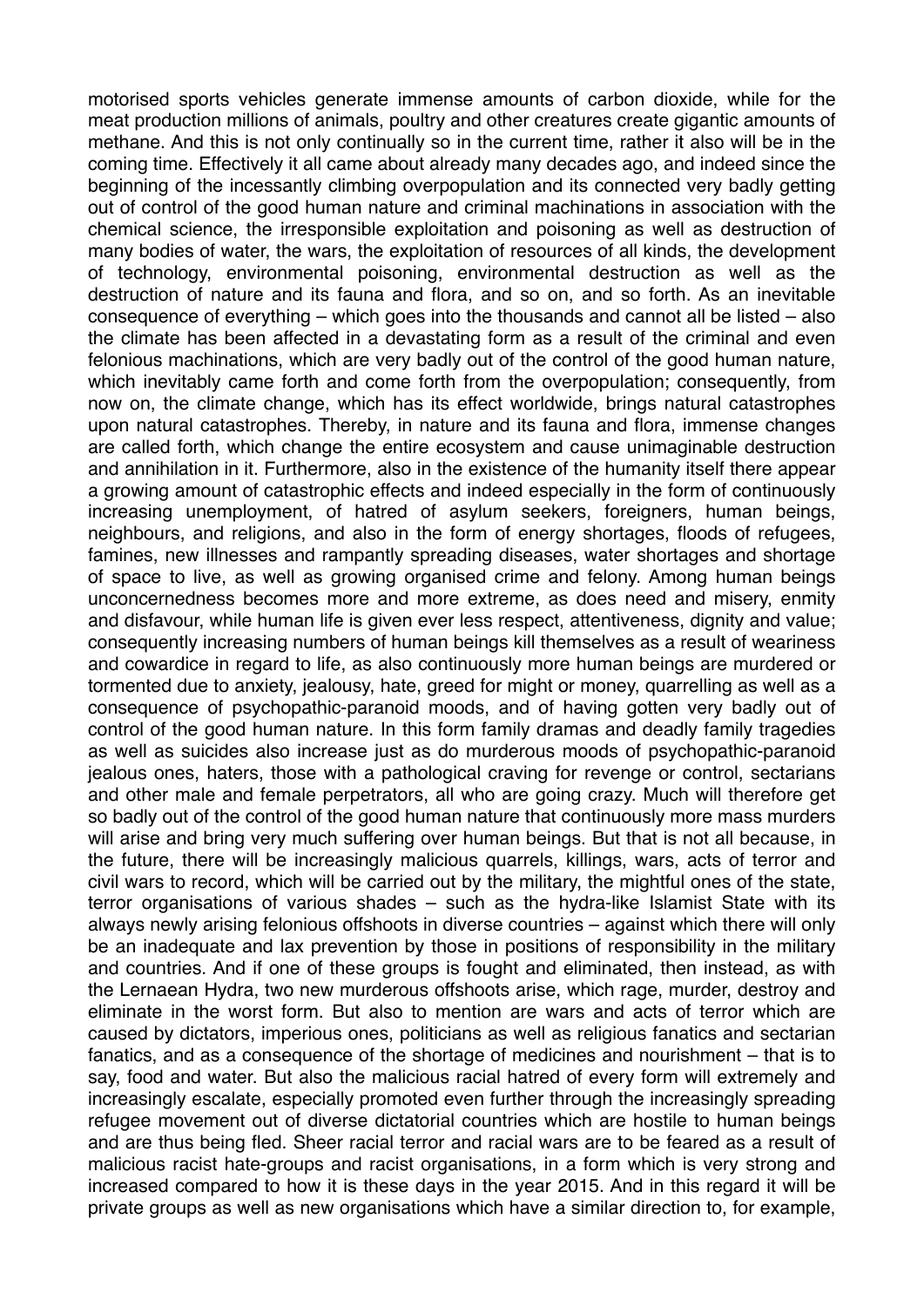those in the form of the Neonazis, the Aryan Brotherhood and the Aryan Nation and so forth, which have existed since the 20th century in Europe, Russia and the USA as well as in diverse other countries, and work and rage just as maliciously and even murderously as does the Ku-Klux-Klan, which has been responsible for innumerable racial murders in the USA since the 19th century. In the future also destruction in regard to human achievements will occur in increasing measure, and indeed through the very badly getting out of control of the good human nature, maliciousness and wantonness of the human being himself/herself, as well as due to the increasing natural catastrophes. Also the hate, the jealousy and the unconcernedness as well as lack of relationships will altogether increasingly spread among the human beings, as also the value of human life will be disregarded constantly more, consequently body and life will be harmed and murdered wantonly and in a thoughtless form which is very badly out of the control of the good human nature in maliciousness. Also greed, vices and addictions of all kinds will increase just as much as murder and manslaughter, and indeed also in families, schools and groups whereby, in addition, religious, fanatical sectarianism and the psychopathicparanoid cases of very badly getting out of control of the good human nature will become just as fundamental forms as will disorders of a thoughts-feelings-psyche- based form and brain-washing factors and alienation from reality as well as consciencelessness, and so forth.

Now – even if this is still disputed today by the irrational know-it-alls and 'experts' as well as by irresponsible 'scientists' and so forth, who are paid for that by conscienceless companies – the indisputable fact is that the emissions of carbon dioxide, which have occurred until now and which continue to tremendously increase, are to blame for the worldwide increase in temperature which, depending on these circumstances, can amount to 6 or even 8 degrees by the year 2100. Thereby the fact is also that, with every degree of warming of the atmosphere, the tropical cyclones increase up to 35%. But that is not all, because also the Arctic and Antarctica are affected by the increase in temperature; consequently the thickness of their ice layers diminishes as a consequence of the melting, as is the case in regard to all mountain glaciers on the entire Earth. If the climatic warming continues on to the same extent as it has until now – indeed through the very badly getting out of control of the good human nature in every regard, which arises as the consequence of the overpopulation – then already in 25 years the Arctic can be ice free in summer. And if with that it is considered that the Arctic's ice-surface once amounted to 7 million square kilometres, however today only around 3 million square kilometres, then the entire thing presents a gloomy picture of the future, which also says that the warming of the Earth thereby increases all the more because the fact namely is that the smaller the surface of ice becomes the less the sun's rays are reflected.

A further factor of climate change and of the melting of the ice also occurs namely through the sea level rising, and indeed presently around 4.5 millimetres per year. Therefore it is easy to calculate that by the year 2100 the rise in the sea level will already have to be measured in metres. According to calculations, the rise in the sea level shall amount to around 45% through the melting of inland ice, while around 55% of it shall be caused through the increase of temperature and the connected expansion of the ocean water. Also to say in regard to the oceans is that the coastlands on the North Sea will have to adapt to higher storm-tides, because by the end of the 21st century they will be up to more than 1.5 meters higher than they are today. Already just the rise of the sea level of around 55-60 cm will destroy valuable habitats, such as wetlands, shallow water zones and salt marshes. With a rise of the ocean level of around a meter on the North and Baltic Sea, around 15,000 square kilometres of coast and hinterland will be flooded whereby much of the land, which at the current time is inhabited and farmed by around 4 million human beings,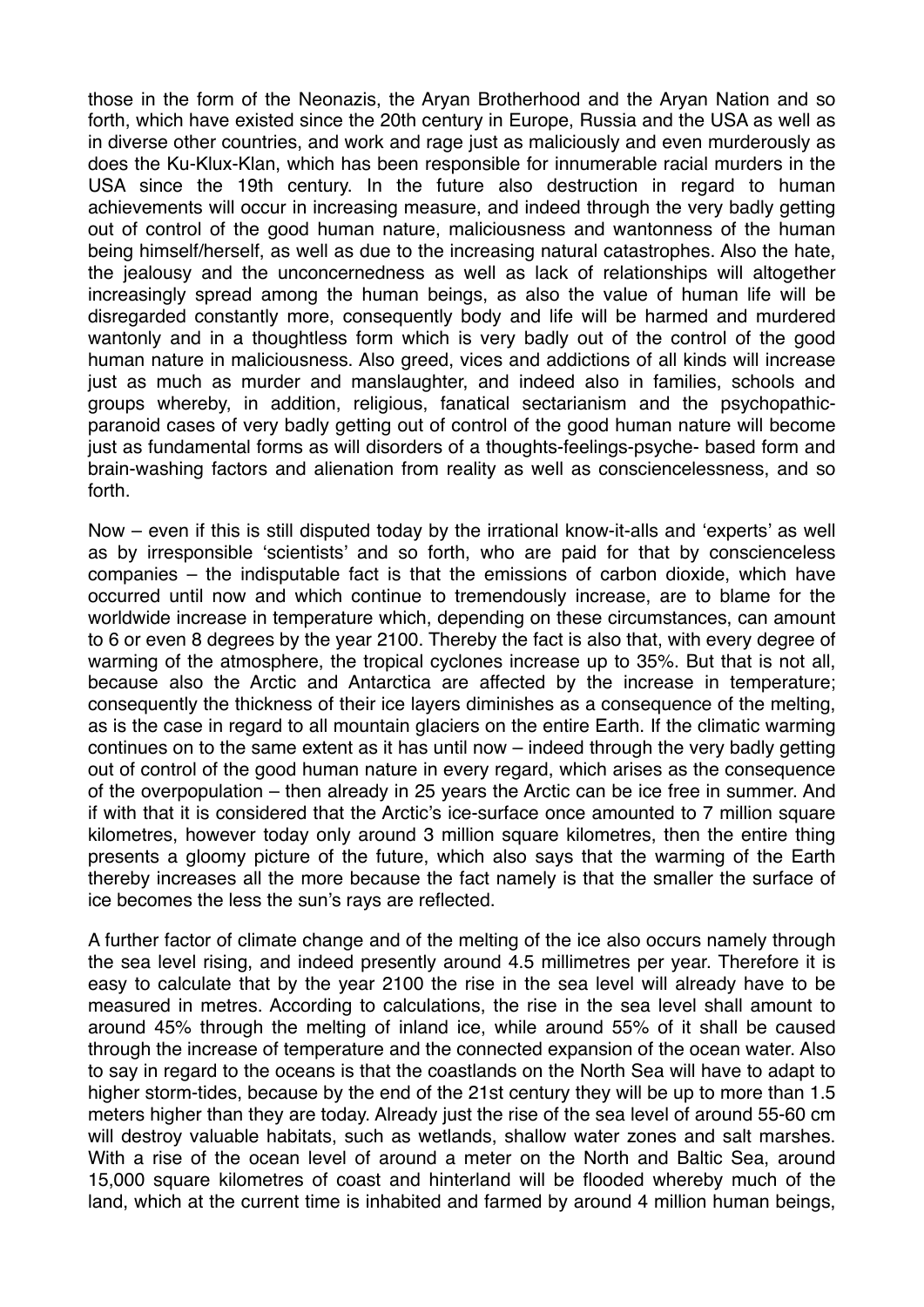will be below the water line. However, along with that there is yet another threatening scenario due for Europe, namely that through the warming of the atmosphere a collapse of the Gulfstream will occur and a new Ice Age can befall Europe, which however must not yet, in the current time, be accepted as a probability, however under certain circumstances must be taken into consideration.

The climate change also calls forth continuously more, and more tremendous, geological changes to the planet Earth itself, such as rock falls, mudslides and mud flows as a consequence of the thawing of the permafrost as well as through extreme rainstorms. On the surface of the Earth and on the floor of the ocean there arise fissures in the Earth mantle and consequently also great shifts in the Earth mantle, along with which the continuously more gigantic primeval hurricanes and tsunamis break out over the Earth, and cause catastrophic destruction in nature and to human buildings of all kinds and also will cost many thousands upon thousands of human lives. The established natural laws will unravel and drastically change into new forms which will lead to new geological changes and natural changes, to which the humanity must inevitably adapt – or, if it does not do so – it comes to an end. The entire matter of adaptation also means that a worldwide stoppage to births must occur and, coming out of that, self-evidently, a global birth regulation, but also that all machinations of every kind which destroy nature, fauna, flora and the climate, as well as all other human machinations of every kind worldwide which have gotten very badly out of the control of the good human nature, are finally ended.

But still another scenario is due, namely that by the year 2100 the global raised temperature leads to bad droughts such that also the Amazon rainforest will be negatively affected and will be destroyed by up to 75%, if the entirety of all destructions continue to go on in such a form as has been called forth through the overpopulation machinations, which are badly out of the control of the good human nature. Thereby, however, it is already now clear that the terrestrial humanity and its governments and all the ones in positions of responsibility will not undertake any kinds of measures in order to stop the growth of the world population, as would indeed be necessary through a useful stoppage of births and a radical control of births in worldwide form. But this will also be the case in regard to the destruction of the areas of the Amazon, in which, in the best case, the destroyed rainforest areas will become grass and shrub savannahs – or lifeless wasteland. But that is not all, because also southern Europe and south- western USA as well as the south-west of Asia, Sub-Saharan Africa, the Middle East, and also wide stretches of Australia can succumb to destructive dry periods in the future time, which then determine the regional climate very adversely. Inevitably, continuously more bush areas would arise and in this regard surpass everything known up until now. And the fact that these new dry periods will also lead to gigantic loss of crops everywhere is then no longer able to be changed. But furthermore, the dangers in regard to uncommonly gigantic floods will climb, for example, in the western south Americas, as well as in New Zealand, in northern Australia and in the east of China, and so forth, while, in temperate regions, such as in the north of Europe, in Canada and in South America, greater useful agricultural areas will emerge which will come about as a consequence of the climate change, which will then naturally lead to a higher yield of crops being able to be harvested, which also is associated with that because, with a higher CO2 content, diverse food plants and wild plants grow better and faster. However, it will also happen that, on the other hand, foreign animals, birds and all kinds of foreign land and aquatic animals from foreign countries will acclimatise and settle, and indeed not only through the introduction as a consequence of the criminal globalisation, rather also through a climate-conditioned direct migration.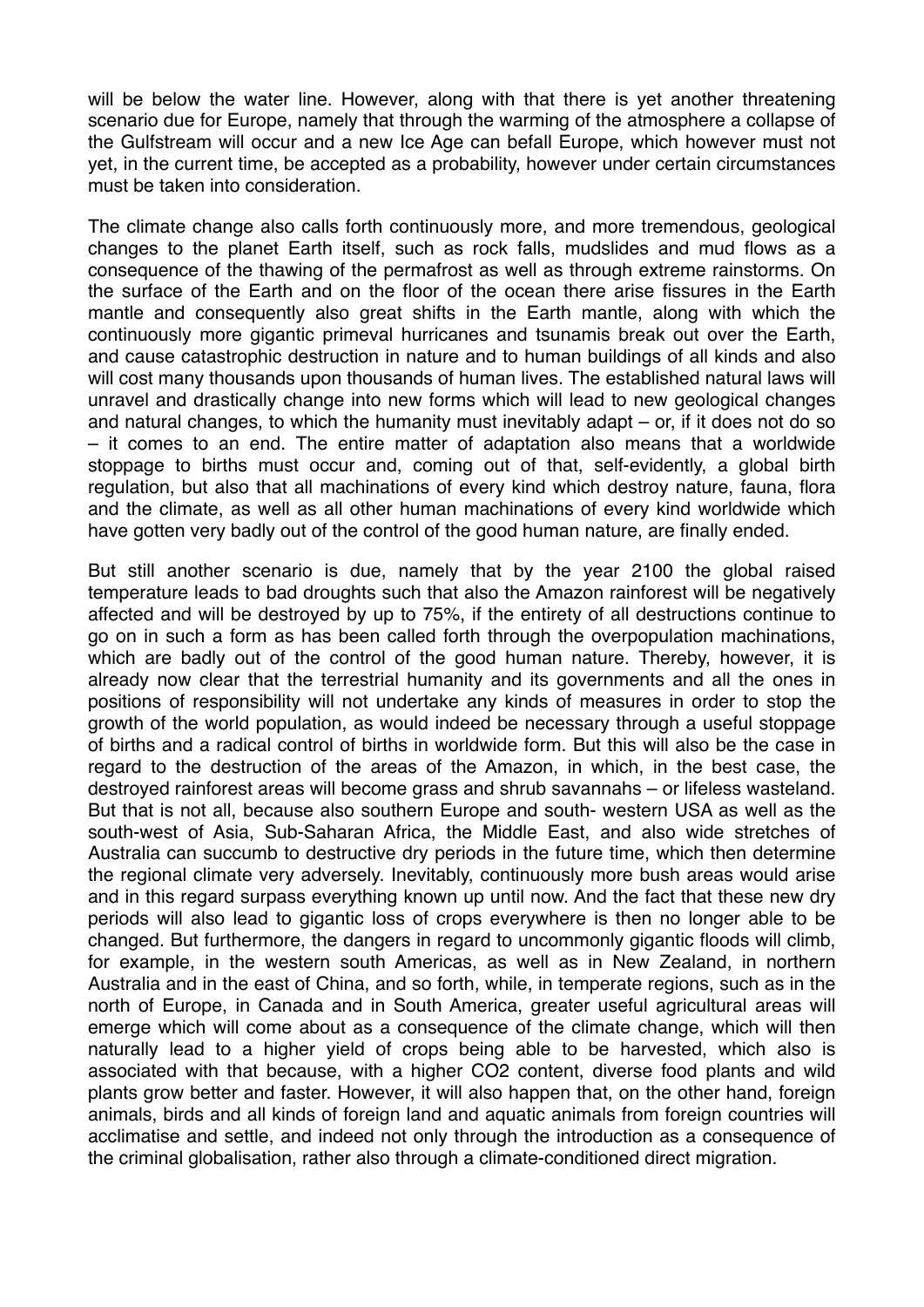At the present, as well as in the future, the climate change will cause the greatest damage and destruction in poor countries, whereby however, also the industrial countries will not remain spared from that. Seen altogether and worldwide, because of the climate change, its effects and the natural catastrophes, the damage – calculated in Swiss Francs – will climb into the quadrillions. If one only thinks of the increase to the sea level worldwide, if it climbs only around a half a meter, then, on the coast, about 140 cities with more than a million human beings are threatened. Then it can be approximately calculated that tremendous, human achievements and assets will be destroyed due to the rising water which must likewise be calculated as a damage value of quadrillions of Swiss Francs. But that scenario, which is to be expected, can go so far that even entire countries could disappear from the surface of the Earth, such as the around 1,200 islands of the Maldives, because their highest elevation lies only just 2.4 metres above sea level. If the sea level climbs by even just half a meter, that will mean – and this will also come about with great probability – that a large portion of the islands will become uninhabitable. Further to say is that, through the warming of the Earth, the sea waters advance ever further inland, and indeed both into the ground, which is farmed for the food production, as well as in the essential ground water which serves the human beings as drinking water and irrigation water for the fields.

The greatest victims of the climate change effects are effectively, as mentioned, the poor countries and their human beings, although they themselves have contributed to the entire warming of the Earth by only a small part, which will also continue to be the case. And what there is to say in regard to the resources, which are exploited in these countries by companies of the industrial countries, the human beings of these poor countries thus barely participate in that or do not at all – if they have resources at all in their countries. But that is not all, because, through the consequences of the climate change alone, problems arise in the poor countries which can no longer be overcome. If regarding this, the coming droughts are spoken about, which will inevitably come, then the meagre fields dry out and even become completely infertile, consequently, also, as mentioned, famines will increase. Besides that, sources of water dry up due to the dryness, whereby the human beings as well as nature and its fauna and flora are confronted with such a water shortage that death to human beings as well as to the fauna and flora increasingly escalates. Through the dryness also the waters suffer, and because of their lowering, naturally so will ship travel as well as the hydroelectric power stations, because far more than half of the water taken from nature will be used in the energy production industry, as it especially will be in regard to nuclear power stations, which need river water to cool their facilities. So, in the future, if these power stations are not shut down early for rational reasons, they will have to be shut down when the water shortage no longer allows water to still be squandered for such power plants. At the same time, in contrast to that, is the increasing energy expenditure for air conditioners and the daily energy use for households, agriculture and industry, and indeed in relation to the unlimited and increasingly rapidly climbing overpopulation. Further to lament will be that the heat and dryness coming in the future in regional parts of Europe will lead to loss of crops, while in other regions however, the agriculture can count on good and even increasing yields, because new types of grains will be cultivated, which only need very little moisture and additionally will be more heat resistant than the sorts of today. In parts of Europe the heat will climb more frequently over the 40 degrees Celsius mark and bring tremendous problems for the human beings.

In regard to the forests, due to the increasing climatic warming there will be a mass death of spruce trees, because this kind of tree requires more of a cooler climate. Consequently, tree species such as maple, beech, oak and southern kinds of trees which are more heat and drought resistant, will increasingly replace the northern conifers. Therefore, in the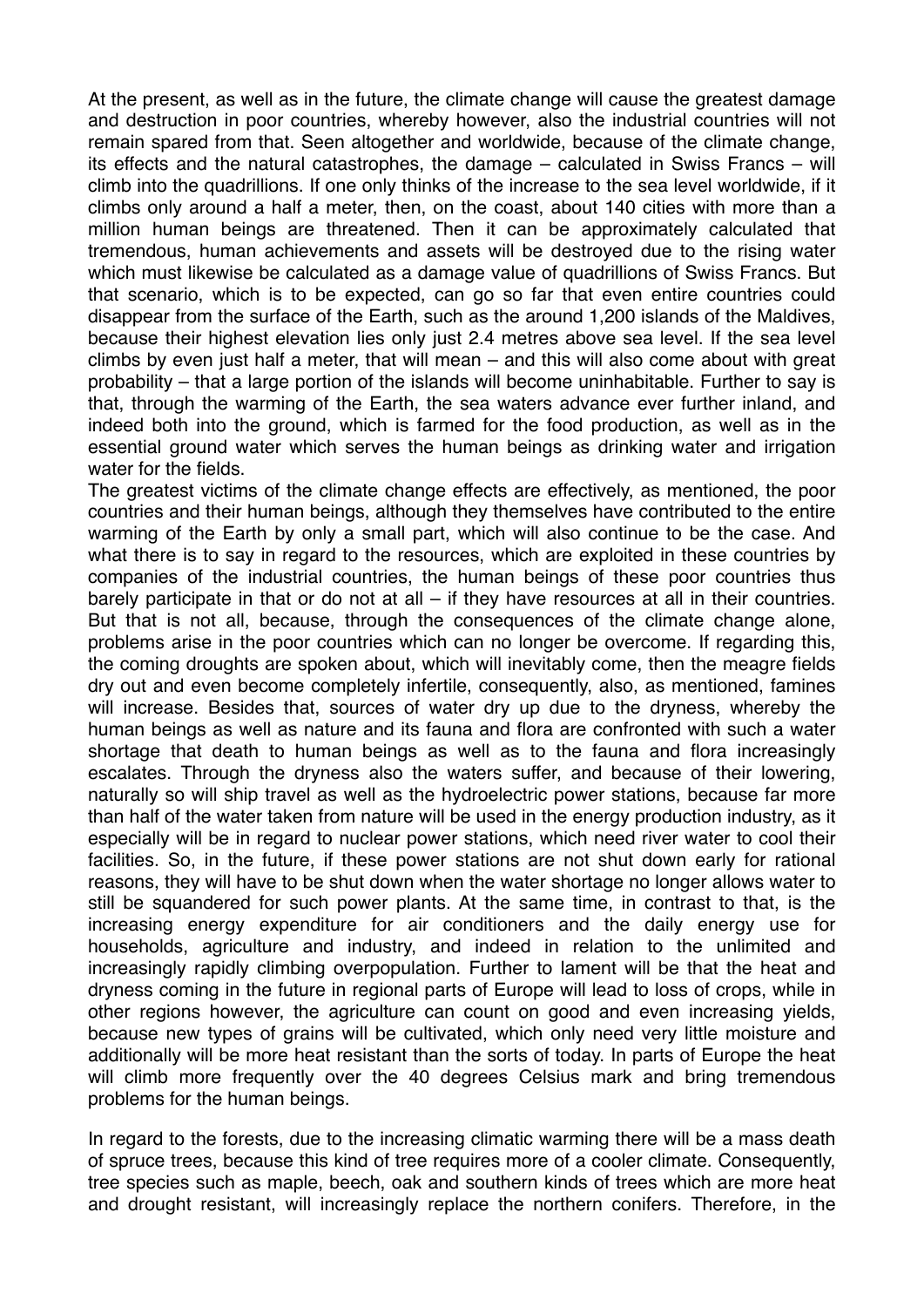entirety of Europe, a large portion of the native trees will disappear because of climate change, whereby, however, as said, more and more species from southern Europe and other regions of the Earth will get established in Europe just as will also be the case with animals, insects, birds, aquatic lifeforms and all kinds of creatures. From then on, especially those genera and species which until then were only guests of spring, summer and autumn, will ultimately settle in middle and northern Europe and remain all year round. Therefore it is thereby also clearly said that the winters in all of Europe will turn out very much milder and more humid in the future than they are today. Thereby, naturally, in all locations also the need for heating will decrease, as also the times with frost and coldness will sharply fall. Nevertheless, in winter there will arise severe storms and torrential rainfalls whereby much high water, mudflows and floods will cause terribleness and great destruction as well as bring much suffering, need and misery over the human beings. Frost and snow will become steadily less and therefore, because of the climate change, will considerably retreat and indeed, by estimation, to below 900 metres in lower sites. That will naturally also tax the operators of winter sports facilities and cause them to go bankrupt, because the mountain areas will become snow free. Irrationally, sports skiing slopes will at first be carried on with artificial snow, which naturally again needs enormous energies as well as enormous amounts of water, until these can also no longer be procured and their wastage must ultimately be given up or forbidden.

In regard to middle and northern Europe the effects of the climate change will be relatively small in regard to drought catastrophes, which call forth tremendous changes in those countries which are befallen by them and where tremendous water shortages will also prevail. Nevertheless also the entirety of Europe will have to suffer droughts as well as water shortages, whereby however, also primeval storms and extreme weather events as well as serious floods increase and in this regard cause great catastrophes, damage and destruction and cost many human lives. Naturally, in the long term, also the average annual temperature will increase there, whereby, by the year 2100 it must be expected to be up to 4 or even 7 degrees and indeed depending on how the further destruction of nature, its fauna and flora and the climate change develop due to the further tremendous growth and measures – which have gotten very badly out of the control of the good human nature – of the overpopulation. However it will certainly be the case that in the entirety of Europe the summers will become hotter and dryer, consequently the summer temperatures will climb to 30 degrees or more even in the shade. That means that the human beings living in middle and northern Europe who are not accustomed to such high temperatures, will succumb to difficulties with life, because, due to ozone and smog, dangerous damage to the bronchial tubes and lungs arise, and also increasing death rates due to collapse from heat or heart attacks will be to lament. In this coming time, in Europe, as a consequence of the increasing climatic warming, a mortality rate of up to 6% for each further degree of warmth will have to be expected, indeed as a consequence of the middle and northern Europeans not being accustomed to the high temperature. This Europe-wide climb in temperature, which goes hand in hand with a shift of the climatic zones, also however brings with it new illnesses and rampantly spreading diseases, such as especially ones out of southern countries, whereby malaria – along with other tropical illnesses and also serious rampantly spreading diseases – will be right at the very front. But not only the summers of the future, rather also the spring and autumn will take their toll in regard to the damage to health of the Europeans, for example, the tick bites in the early summer time, whereby borreliosis and meningitis (meningoencephalitis) will be brought about. Also skin cancer will have a rich harvest as a consequence of the solar radiation which will become ever more aggressive, and indeed not only in summer, but also in spring and autumn. But due to the climatic changes, also the chemical poisons which are spread on natural foods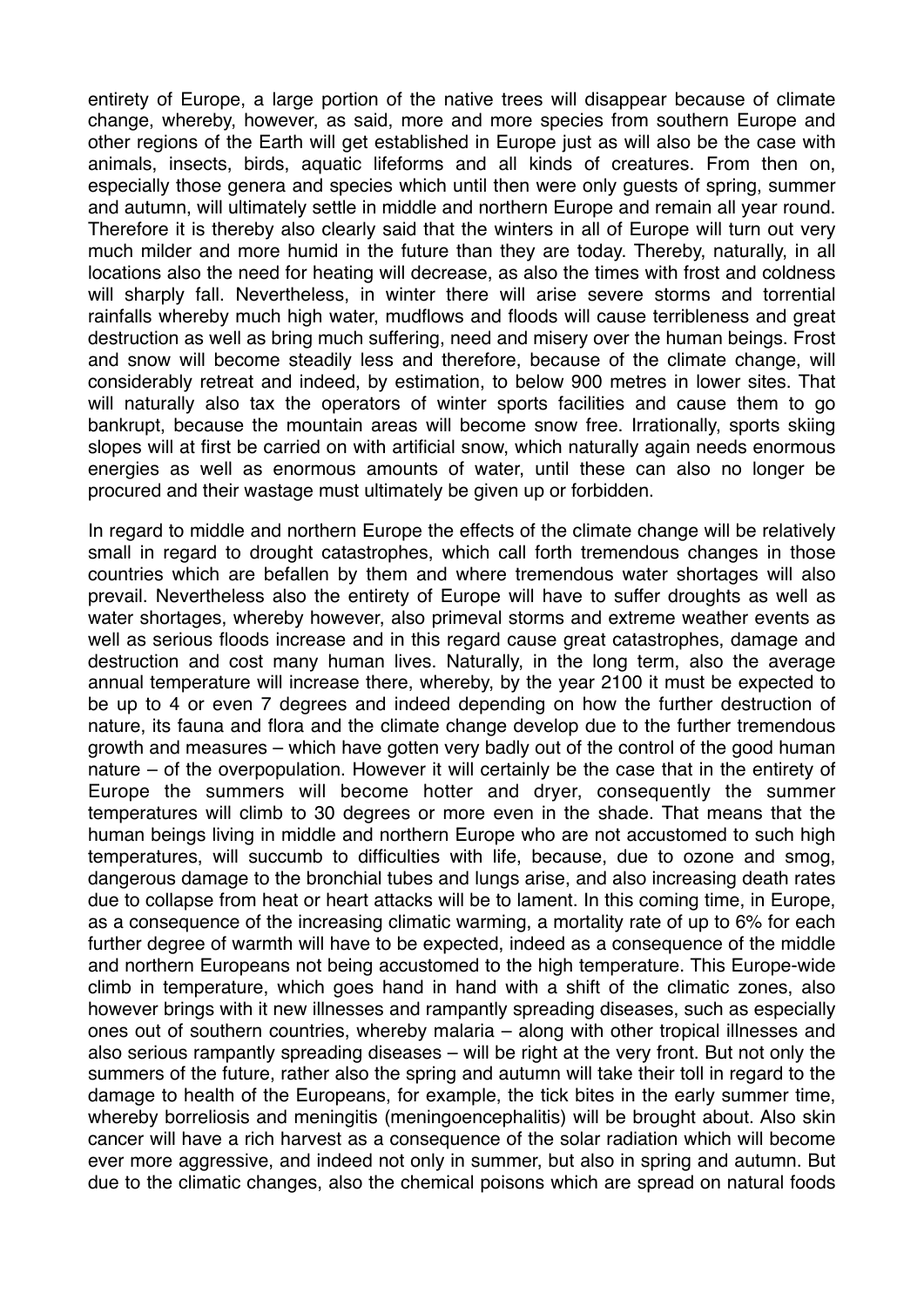will bring about heretofore unknown changes, whereby the human beings will increasingly become sick with allergies and gastrointestinal disorders.

If the glaciers are considered as a further consequence, then to say is that the melting of the Himalayan glaciers alone, which threatens in the future, will become a catastrophe for more than one and a half billion human beings, because the water shortage will claim its victims with terrible consequences. In India alone, when the great droughts come, the continued existence of the meagre agriculture will become a giant problem, from which around 65 – 75 % of the population will be immediately affected. But also in the north of China – as well as in other countries – areas of land will wither and become desolate, or other desert-like areas will continue to spread out. Thus, in the future, droughts, however also destructive floods and all kinds of extreme weather events and earthquakes, will drive many African, central African and southeast Asian countries into a national decay. And so, as already today the worldwide movement of refugees has grown immensely – as was already predicted in the 1950s and also at a later time – the mass migrations of peoples and flight of peoples will begin in earnest. If today the numbers of fleeing refugees per year can be coped with by the countries which receive them, in 35 to 50 years there will be around 300 to 350 million refugees, who leave their homelands as a consequence of the climate change and its catastrophic consequences as well as the effects of negative and difficult political, militaristic, religious and terroristic unrest and machinations, and they will seek new refuge worldwide in foreign countries, whereby quite especially – as it already is these days – Europe will be preferred. And this is the case in regard to all masses of refugees which come from all over the world, however especially out of Africa and Arabia, and with big 'floating coffins' and poor wooden and rubber boats, land on the Italian and Greek islands or on the mainland, if they do not first capsize, fall into the ocean or are not thrown in by the people smugglers and drown. Therefore, as time passes it becomes increasingly the case – and indeed already from the current time – that the streams of asylum seekers become ever more immense and extensive as well as ever more uncontrollable and indeed not only out of the African continent, rather also out of the Balkans and eastern Countries, out of diverse countries of South America as well as out of Asia and the Near East and Far East. So it also comes about – and indeed already from the current time – that thereby occurring problems in regard to the streams of refugees can no longer be coped with by the authorities, politicians, aid organisations, custody officials and security forces of the countries that the refugees penetrate or migrate. As a consequence refugee camps arise out of abandoned houses, army buildings, barracks, containers, tent cities and wild camps, and so forth, where untenable and miserable hygienic conditions prevail, and also aggressions and quarrels will come about with bad consequences, among the crammed together refugees who are from different countries, religions, sects and have different societal standing. Also incessant criminality, illnesses, rampantly spreading diseases, murder and manslaughter escalate whereby also an inadequate food and drinking water supply will further contribute greatly to all arising terrible things. Therefore, also in the refugee camps, already in a short time, a shortage of food and water will prevail and trigger jealousy, hate, quarrel and fist fights among the refugees themselves, which will also claim casualties and, under certain circumstances, cause deaths. As time goes on, the more it will be that a true refugee chaos arises in many forms, and also, for all federal security agencies such as supervising officials, custody officials, police officers and customs officials, circumstances which cannot be coped with will arise to do with control, regulation and monitoring and other problems at the countries' borders and in the countries themselves. Along with that, as time goes on, in the countries of refuge, due to the floods of refugees – mostly economic refugees, which especially penetrate into Europe, as well as into other countries – there arise, more and more of the most serious problems for the populations of the countries, their authorities, governments,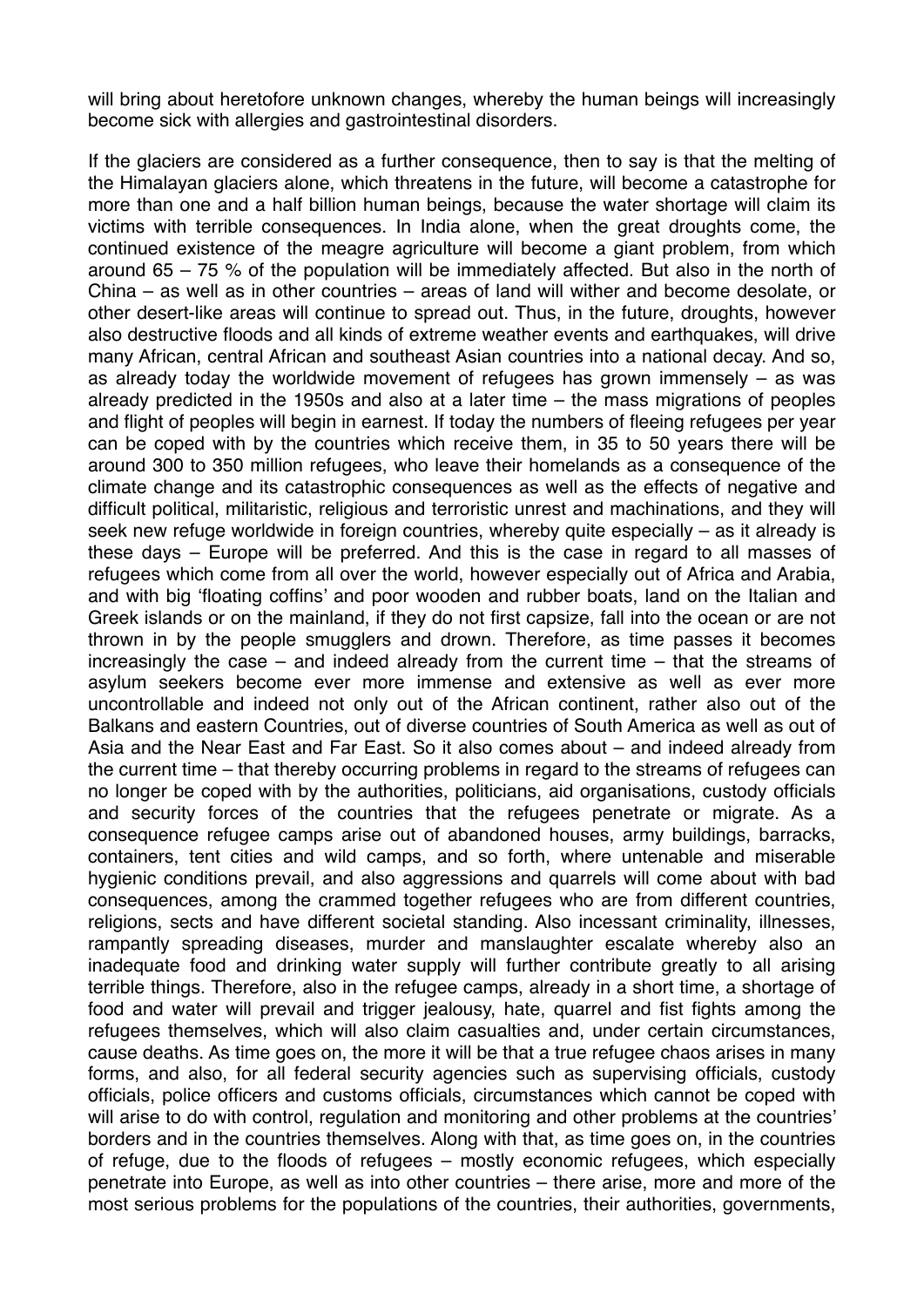politicians and political parties in regard to contradictory, false humanitarian, supporting as well as opposing views and opinions in regard to the admission or non- admission – that is to say, the intake or rejection – as well as the treatment, the rights and the deportation again of the ever increasing refugees.

That which continues to loom already in the current time as a result of the movement of refugees, and will expand incessantly in the future, is a mixing of the world population, which can no longer be held up any more, because the causes, already set today – indeed the floods of refugees – will not be stopped, due to false humanitarian reasons. Therefore an incessant and worldwide racial mixing and mixing of peoples will be just as unavoidable as will the new mixed-race-humanity which arises from that, as well as a mixing of the religions and their sects, out of which also manifold enmities and hatred will come forth. Through the climate change the entire thing becomes a consequence in a form through which however the whole world is affected, and indeed because, due to the change of the climate, the number of weak and fragile countries will continuously increase from which floods of refugees will come. Therefore it will self-evidently have further consequences, being that, in all countries which receive refugees there will be serious distribution conflicts and indeed to an excessive degree, such that it will overshadow everything that already is the case in the current time in Europe, since the EU dictatorship dictates to its member countries how many refuges they have to accept.

Conclusion: Intellect and rationality must be clearly and unambiguously called for and expressed; just as in the future all nations of the world must very drastically limit emissions worldwide as well as the exploitation of resources. Along with that the application of chemicals in nature and its fauna and flora and thereby the entire chemical and garbagedetermined environmental pollution, environmental poisoning and environmental destruction must be immediately forbidden and stopped, as must the rapidly increasing overpopulation be stopped by very quickly introducing and carrying out a worldwide and federally controlled and effective regulation of births. Only in this way can the widespread human tragedy still abate, which threateningly becomes apparent on the Earth-human being's horizon of destiny, and worldwide already brings drastic and maliciously-negative as well as catastrophic and destructive consequences.

Not only does all the filth in the air change the climate, rather, notably all of the consequences of the human being badly getting out of the control of the good human nature, and destruction in regard to nature, its fauna and flora as well as the climate. The entirety of all current natural catastrophes is an urgent warning of the consequences of climate change: If that is not very quickly steered away from, the Earth will ultimately no longer be in the position of meeting even the most necessary requirements of the humanity; consequently, the constantly increasing demand for energy, food and water can no longer be met. If nothing is done for the best, then the entirety of all machinations which have very badly gotten out of the control of the good human nature, called forth by the overpopulation, will lead to an inescapable, wide-spread human tragedy. Therefore all nations of the world are called upon to grasp the now only small chance to avoid this tragedy. But that stipulates, first and foremost, that a controlled worldwide stoppage to births is effected and a worldwide birth control is introduced so that the overpopulation quickly becomes constrained and nature and its fauna and flora as well as the climate can recover again from all the destruction which has arisen due to the machinations, which have very badly gotten out of the control of the good human nature, of the overpopulation. The time has long ago passed, when lax, idiotic, useless and unserviceable international climate-protection agreements can be passed, because now intellect and rationality and a resolute, drastic, clear, useful and valuable action are demanded, in order to finally still indeed prevent the threatening Earth-human tragedy of the future.